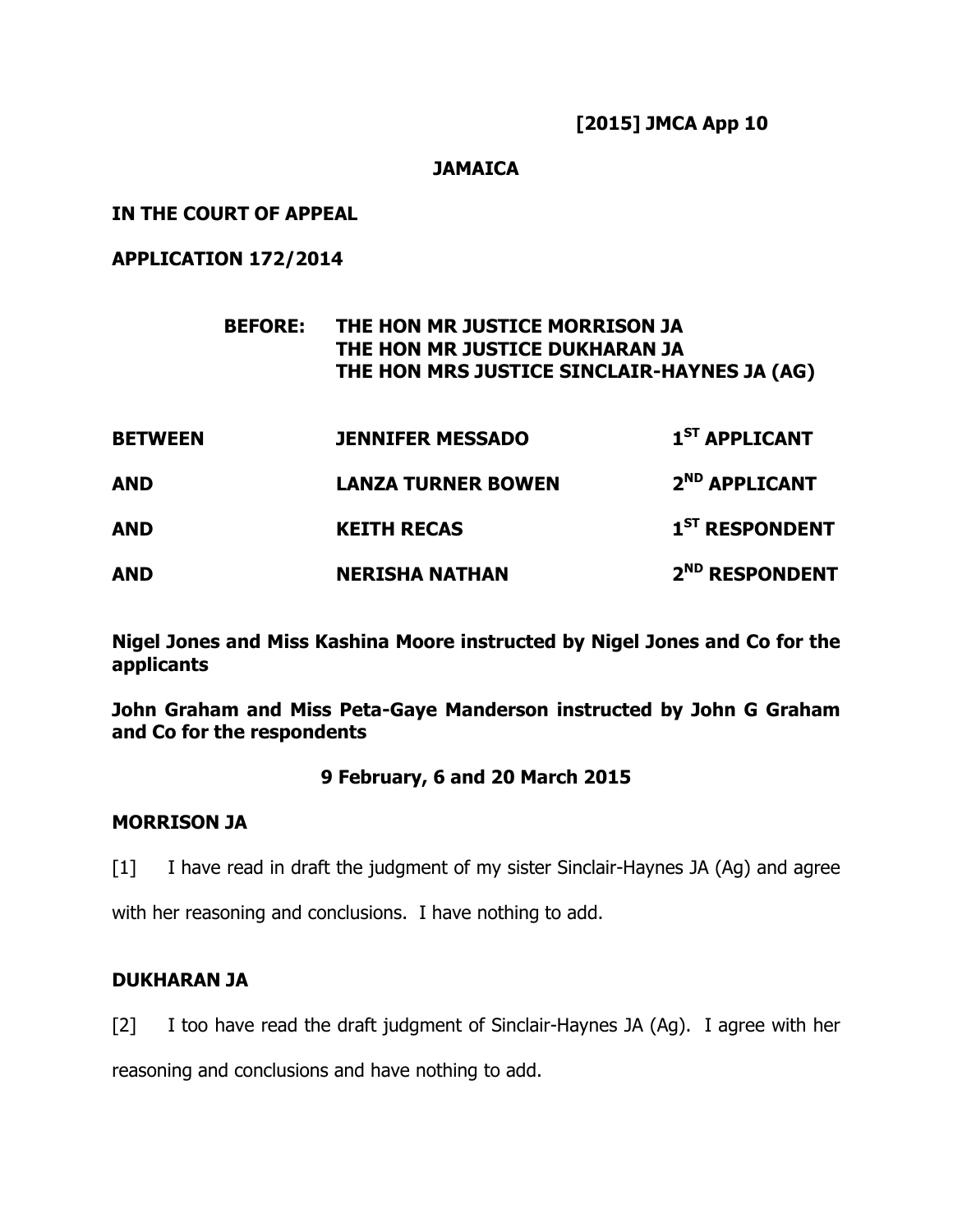#### **SINCLAIR-HAYNES JA (AG)**

[3] On 25 September 2014, Cole-Smith J struck out the applicants' defence and entered summary judgment for the respondents. She refused to grant the applicants leave to appeal. The applicants sought the permission of this court for leave to appeal her decision. On 9 February 2015, the court granted the application for leave to appeal and treated the hearing of the application as the hearing of the appeal. The applicants will hereafter be referred to as the appellants. On 6 March 2015 we dismissed the appeal and awarded costs to the respondents to be agreed or taxed. We promised to put our reasons in writing. This is a fulfillment of that promise.

#### **Background**

[4] On 23 February 2009, the respondents entered into an agreement with RJCA Development Limited (RJCA) to purchase property known as Apartment 32, Monte Cristo situated at 96 ¼ Old Hope Road, Kingston 6. Mr Richard Atherton was a director of RJCA. The appellants were the attorneys with carriage of sale and stakeholders.

[5] The respondents were required to pay the sum of \$2,200,000.00 as deposit and a further sum of \$6,600,000.00. Those sums were duly paid to the appellants, who performed the dual function of attorneys and stakeholders for the RJCA on the signing of the agreement for sale. By virtue of special condition clause 2 of the agreement for sale, the appellants and the vendor were to have the agreement for sale stamped from the deposit which was paid by the respondents.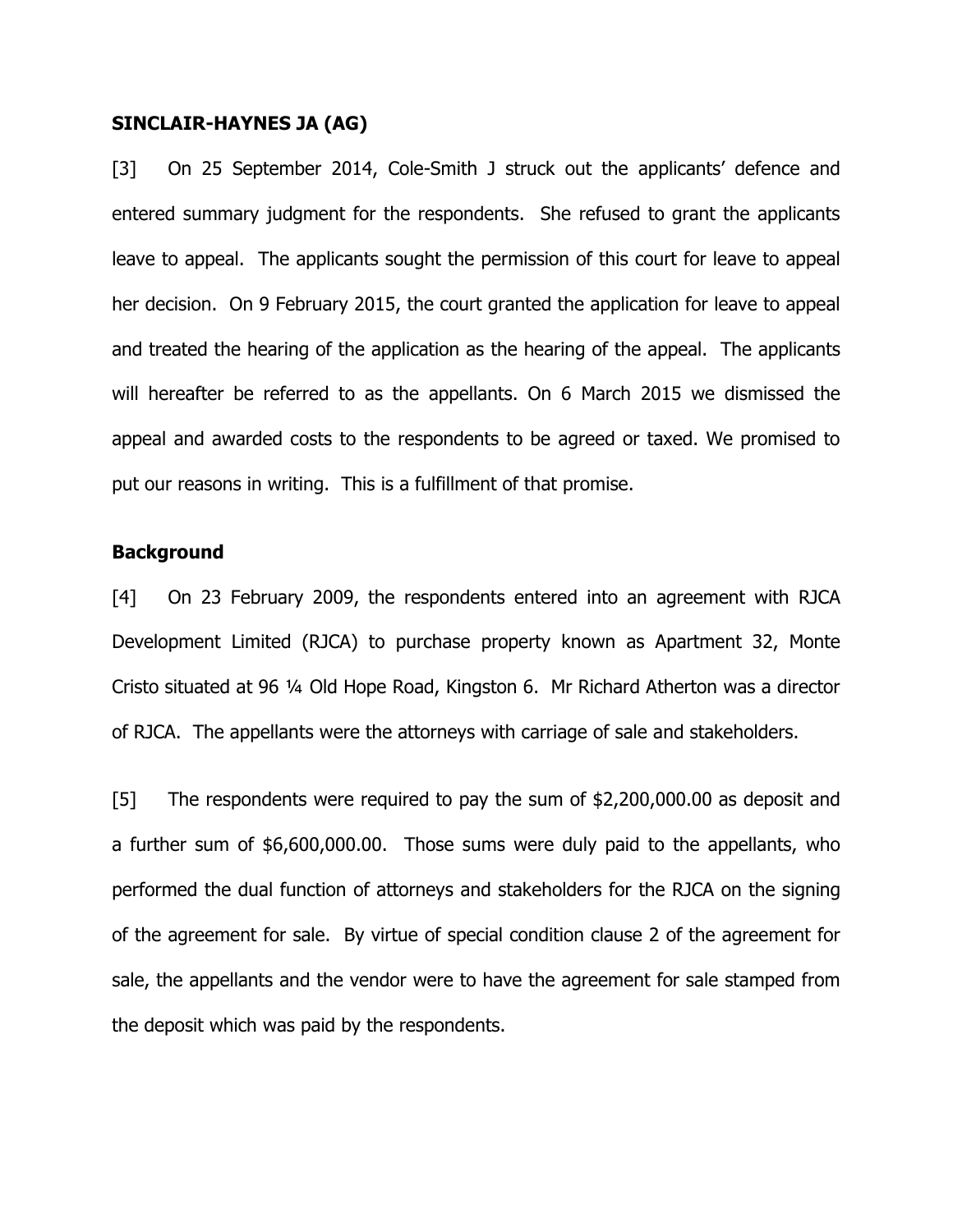#### **Chronology of events**

[6] On 19 March 2009 and on 26 March 2009, the respondents requested a stamped copy of the agreement of sale from the appellants. On 15 July 2009, their attorney informed the appellants that they, the respondents, were experiencing financial problems and consequently were unable to complete the sale. They again, requested a stamped copy of the agreement for sale.

[7] At that juncture the vendors were also not ready, willing or able to complete the sale because they were not in possession of the following:

- (a) the duplicate certificate of title;
- (b) the discharges of mortgage over the property;
- (c) the stamped agreement for sale which was at the stamp office;
- (d) the certificate of title which was in the possession of the Jamaica Mortgage Bank;
- (e) registrable transfer; or
- (f) withdrawal of a caveat lodged by Tewani Limited as a purchaser for value of the said property.

[8] Notwithstanding the vendor's inability to complete, on 30 July, two weeks after the respondents' request, Ms Carol Davis, on behalf of the vendor, served notice making time of the essence on the respondents and informed them that she had carriage of sale. The respondents were given until 28 August 2009 to complete the contract.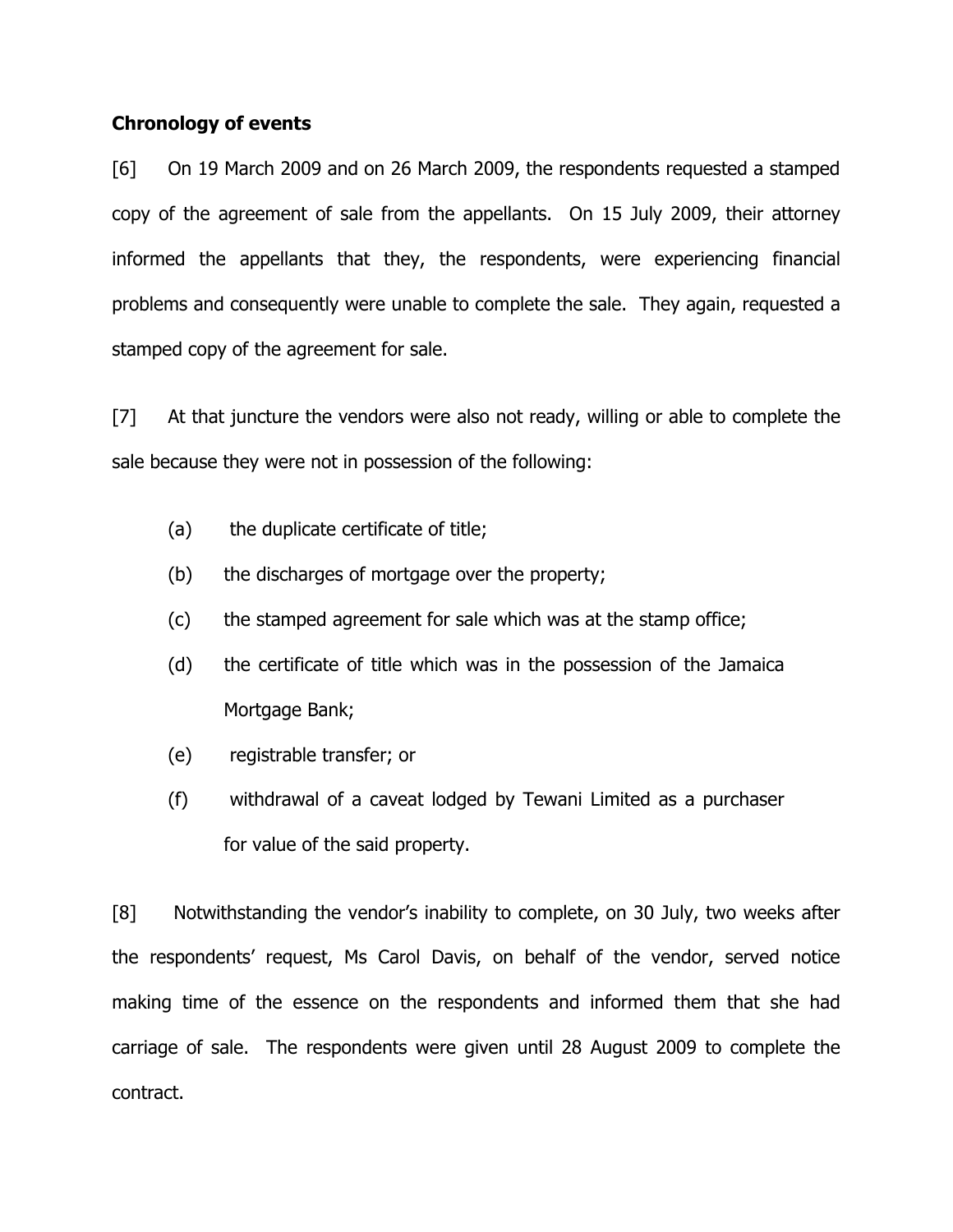[9] On 25 August and again on 26 August 2009, the respondents' attorney requested a statement of account from Ms Carol Davis setting out the balance which was required to complete the sale. Ms Davis failed to provide same. Consequently, the respondents calculated the outstanding balance as \$14,278,139.56 and, on 26 August 2009, their attorney tendered a manager's cheque for that amount to Ms Davis.

[10] On 31 August 2009, the respondents rescinded the sale and requested the return sum of \$8,843,687.50, their deposit. Only the sum of \$2,243,687.50 was returned. They were advised by Ms Davis that the sum of \$2,243,687.50 had been forfeited. The sum forfeited was paid to Tewani Limited (Tewani).

#### **Tewani Limited's involvement**

[11] It is necessary to address Tewani's involvement in the matter. The respondents have alleged in their particulars of claim that the vendor entered in the said agreement knowing that the said apartment was sold to Tewani in 2007. Further, it is alleged, there was litigation between Tewani and RJCA and Jamaica Mortgage Bank Limited in which Tewani claimed that its agreement for sale with RJCA was binding and enforceable. In fact the appellants and the vendor, RJCA, in that suit asserted that Tewani stood in priority to the Mortgage Bank as it was the beneficial owner. It also contended that Tewani was entitled to be endorsed on the title as the registered proprietor. Further, the appellants represented Tewani in registering a caveat over the said property.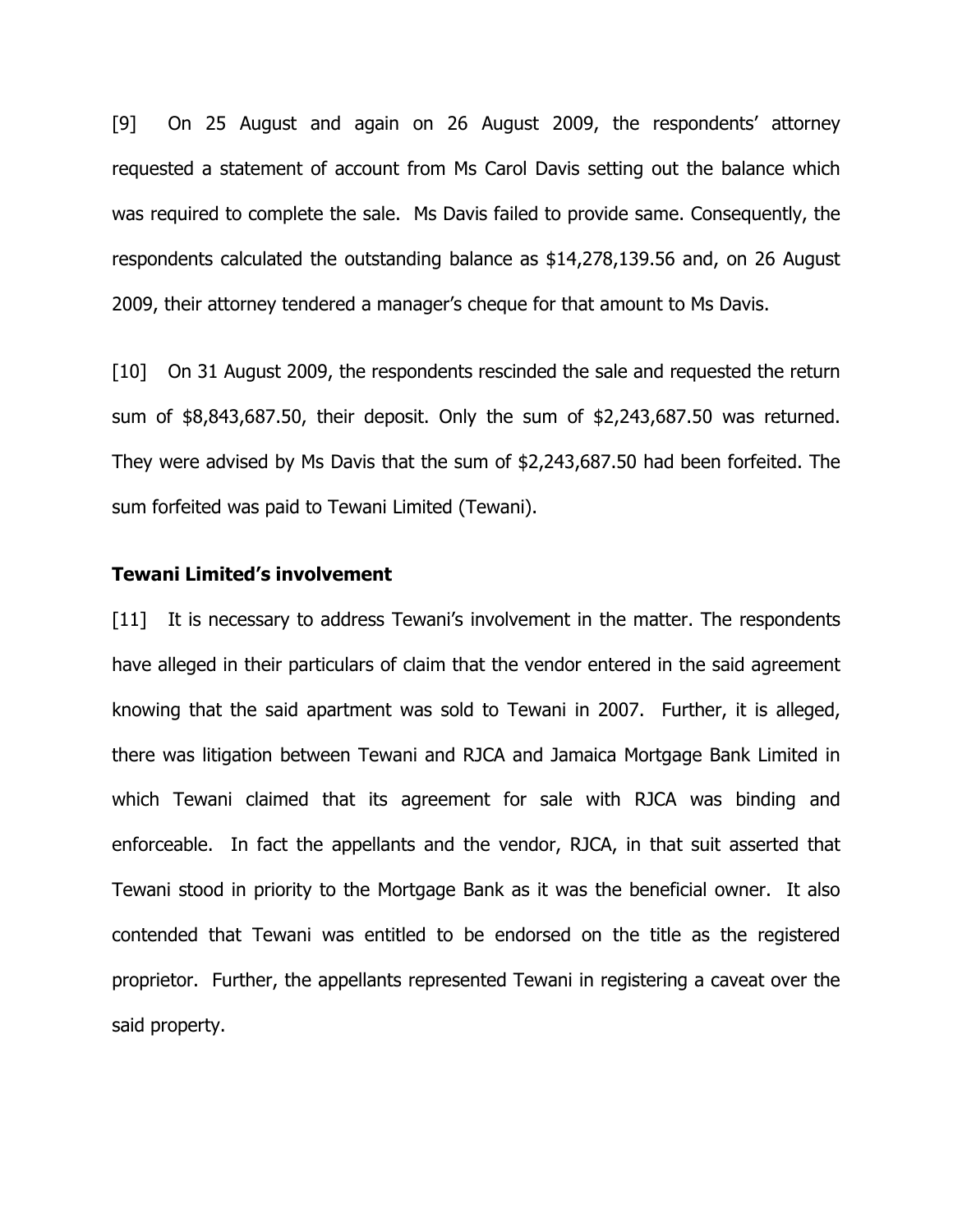[12] Mrs Messado however, deponed that the respondents were well aware of Tewani's interest. They knew that the property was being sold through the RJCA for Tewani. Gordon Tewani, Director of Tewani Limited, purportedly gave a statement to the police to that effect. That statement however is not evidence.

# **The claim before the learned judge**

[13] The respondents instituted proceedings in the Supreme Court against the appellants, RJCA Developments Limited and Richard Atherton on 23 September 2009, for the following reliefs:

- "(a) A Declaration that the Claimants lawfully rescinded the Agreement for Sale on or about the  $31<sup>st</sup>$  August, 2009.
- (b) An injunction restraining the First and Second Defendants from paying the sum of \$2,243,687.50 to Third Defendant or any other person.
- (c) An Order that the First and Second Defendants pay into the Court the sum of \$2,243,687.50 pending the trial of this action.
- (d) Repayment of the sum of \$2,243,687.50 by the First and Second Defendants, monies paid for a consideration which has wholly failed.
- (e) Alternatively, repayment of the sum of \$2,243,687.50 by the Third Defendants to the Claimants.
- (f) Damages against the Third and Fourth Defendants for fraudulent conversion of the sum of \$2,243,687.50.
- (g) Interest on the sum of \$8,843,687.50 at the rate of 15% per annum for the period  $10<sup>th</sup>$  February, 2009 to September 10, 2009.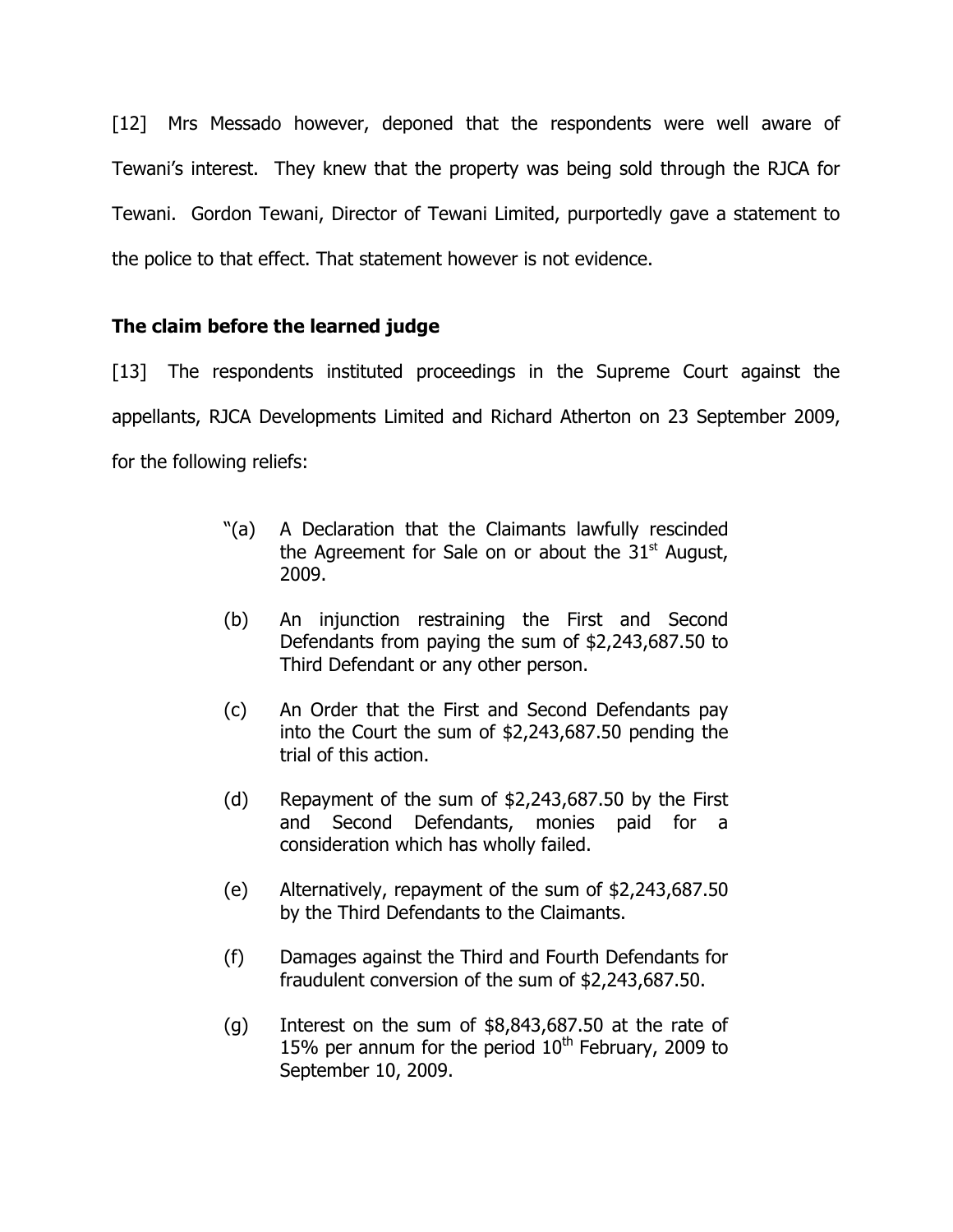- (h) Interest on the sum of \$2,243,687.50 at the rate of 15% per annum for the period  $10<sup>th</sup>$  September, 2009 to the date of payment.
- (i) Costs."

#### **The defence**

[14] In their amended defence, the appellants and RJCA averred that the agreement for sale did not provide for payment by way of cheque as section 4 of the agreement required that they should have obtained a mortgage. They averred that pursuant to the agreement, the respondents should have provided a letter of commitment within 45 days of the execution of the agreement which should have been delivered to the appellants within 14 days of the expiration of the 45 days.

[15] They averred that the respondents were aware that the duplicate certificate of title was with the Jamaica Mortgage Bank because mortgages were endorsed on the title. The arrangement, pursuant to the agreement, was that the title would have been released upon receipt of a letter of commitment. The respondents breached the agreement by not obtaining a mortgage commitment. Further, Tewani was aware of the agreement with the respondents. There was an agreement between Tewani and RJCA that Tewani would permit the sale to the respondents to proceed and the purchase price was to be paid to Tewani. The agreement was therefore terminated and Tewani was then entitled to be registered as proprietor pursuant to its agreement with the vendor.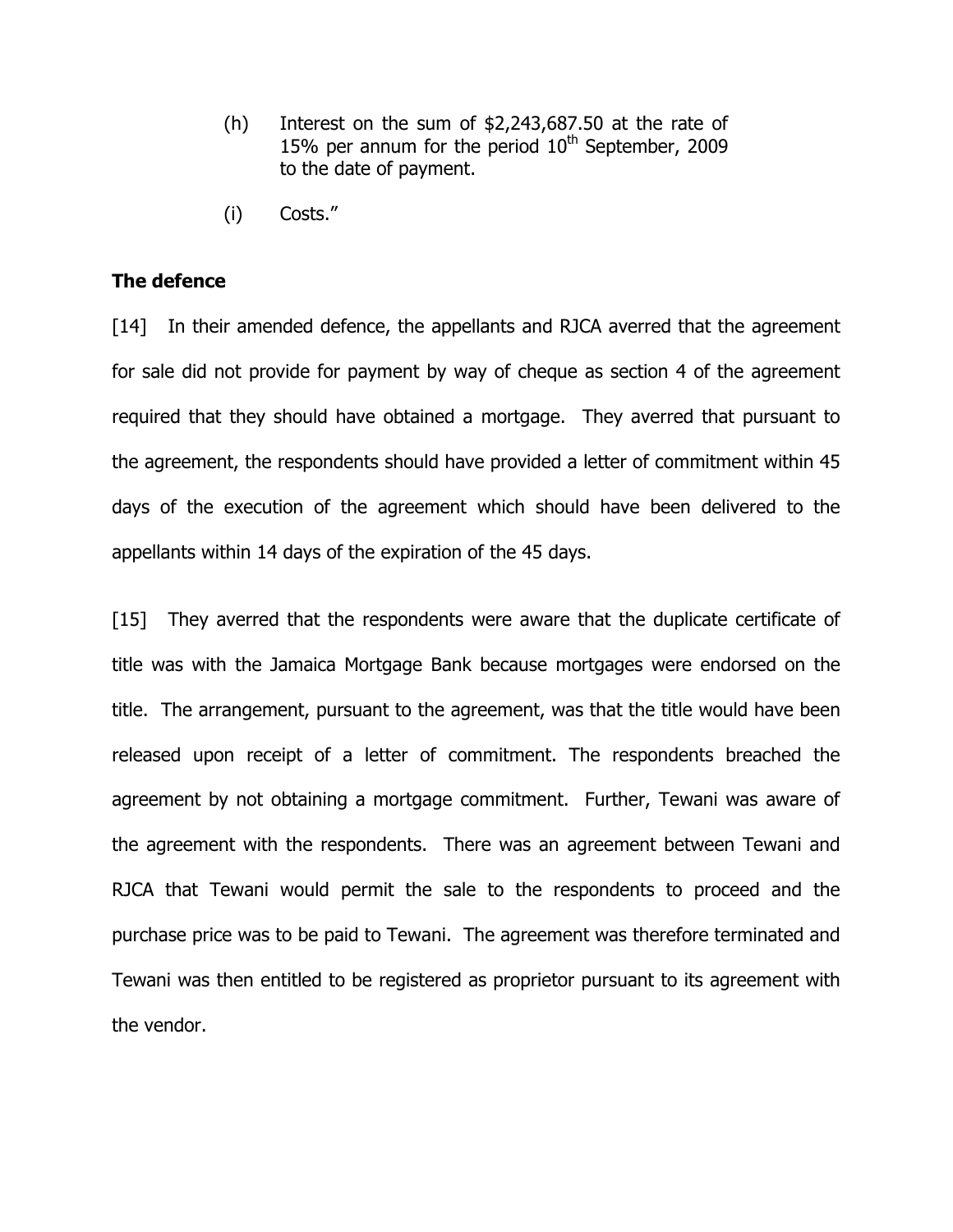[16] They averred that the respondents having breached the contract were therefore not entitled to rescind. The vendor accepted the respondents' repudiation of the agreement and terminated the same.

[17] It was also their defence that the letters dated 9 and 10 September 2009, which RJCA sent to the respondents, afforded them the opportunity to provide the commitment letter or to make the contract into a cash sale. The respondents were however not willing to proceed. The vendor was however, ready willing and able to proceed.

[18] In the circumstances it was the respondents, they assert, who were in breach of the contract. The vendor was entitled to forfeit the deposit and pay same to Tewani who was entitled to the sale money pursuant to agreements between the RJCA and Tewani. Regarding the stamping of the agreement for sale from the deposit, the appellants asserted that there was no agreement to stamp the said agreement as asserted by the respondents. They averred further that the monies were paid to the appellants in their capacities as attorneys-at-law.

[19] As clearly indicated, Cole-Smith J struck out the defence and entered summary judgment for the respondents. Although the learned judge did not deliver a written judgment, her reasoning appears to have been that the appellants had no real chance of succeeding on their defence.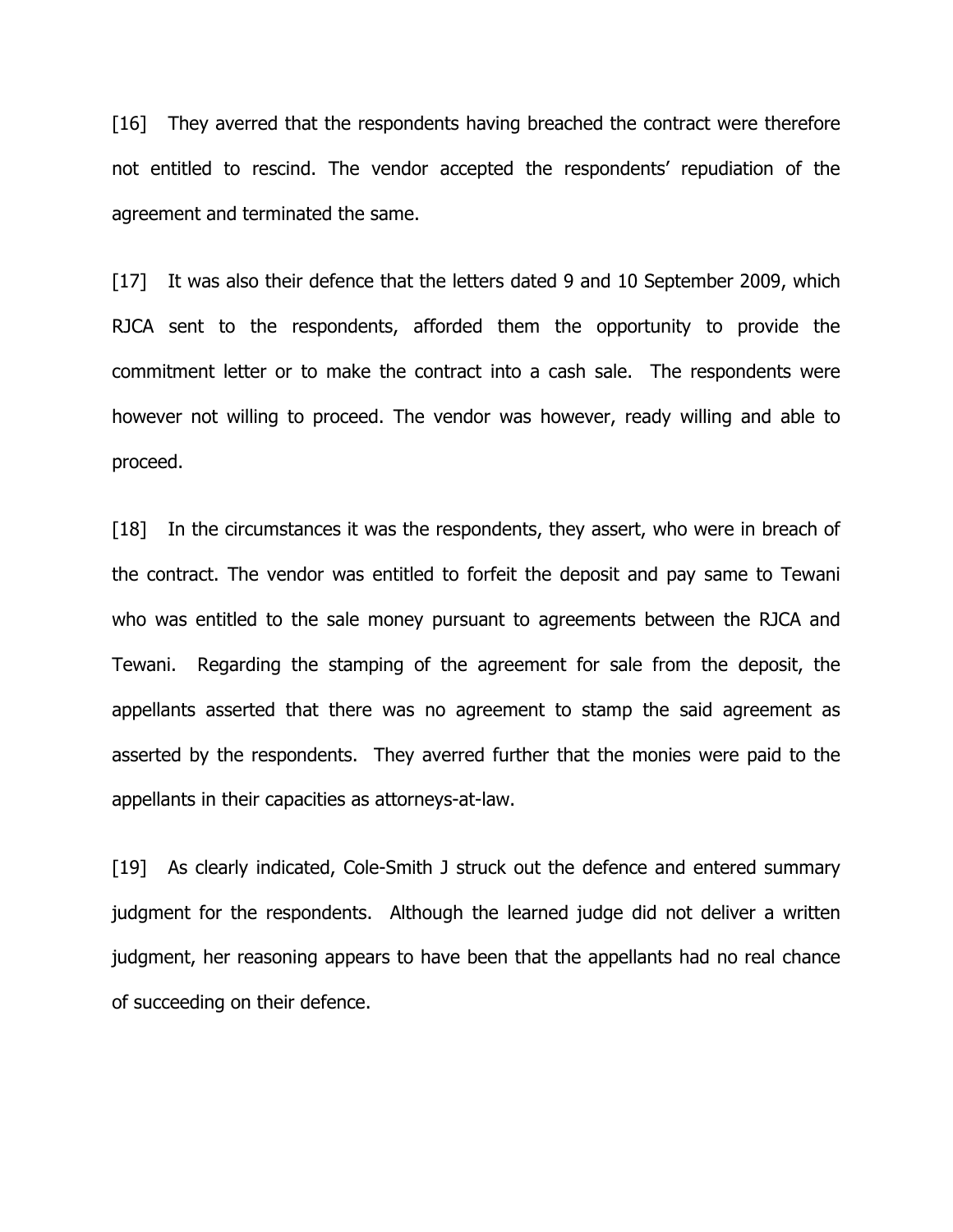# **The appeal**

- [20] The appellants argued four grounds of appeal as follows:
	- "(i) The honourable judge erred insofar as she found that the law which governs Notices to Complete and Notice Making Time of the Essence is not applicable to the instant case where the Stakeholders are being sued;
	- (ii) The honourable judge erred insofar as she failed to accept that the law is that where the Vendor, being the 3<sup>rd</sup> Defendant, cannot complete then any Notice Making time of the Essence it issues is invalid;
	- (iii) The honourable judge erred insofar as she found that the appellants' defence that the Claimants were the persons who wrongly repudiated the contract which entitled the Vendor to forfeit the deposit had no real prospect of succeeding;
	- (iv) The honourable judge erred insofar as she found that Claimants established on their case that they lawfully rescinded the Agreement for Sale on or about August 31, 2009."

[21] Both the appellants and respondents relied on rule 15.2 of the Civil Procedure

Rules (CPR). The appellants contended that they had a real chance of succeeding on

their defence while the respondents contended otherwise. Rule 15.2 reads:

"The court may give summary judgment on the claim or on a particular issue if it considers that –

- (a) the claimant has no real prospect of succeeding on the claim or the issue; or
- (b) the defendant has no real prospect of successfully defending the claim or the issue."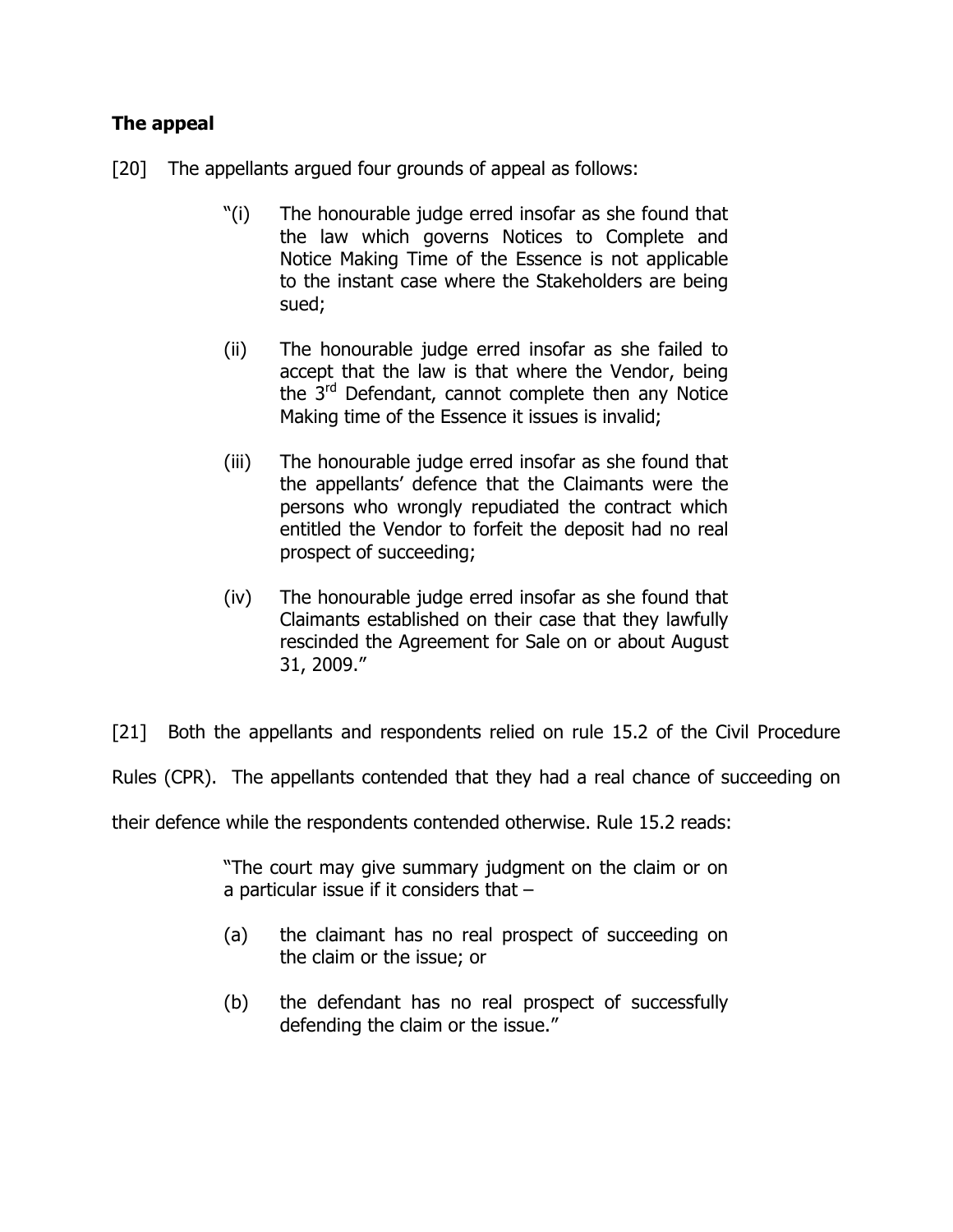[22] In advancing his contention that the appellants have a real prospect of success, Mr Jones has invited the court to have regard to the appellants' notice of appeal. The relevant portions are set out hereunder.

[23] The following findings of fact and law are challenged:

# **"(a) Findings of fact**:

- i. The honourable judge erred insofar as the honorable judge found that the  $3<sup>rd</sup>$  Defendant could not complete the sale because the 3rd Defendant had sold the property to another person
- ii. The honorable judge erred insofar as the honourable judge determined that the Claimants are entitled to a refund of the deposit paid from the Defendants.

# **(b) Findings of Law**

- i. The honourable judge erred in finding that the Claimants met the test for summary judgment and therefore the  $1^{st}$  and  $2^{nd}$  Defendants had no reasonable prospect of defending the claim.
- ii. The honourable judge erred insofar as she found that the principles of law which says that a party who is not ready and willing to complete cannot issue a valid Notice Making Time of the Essence were irrelevant to the case at hand.
- iii. The honourable judge erred insofar as she found that the question of whether the Vendors or Purchaser committed a repudiatory breach of sale was not a triable issue.
- iv. The honourable judge erred insofar as she found that the Respondents could rely on the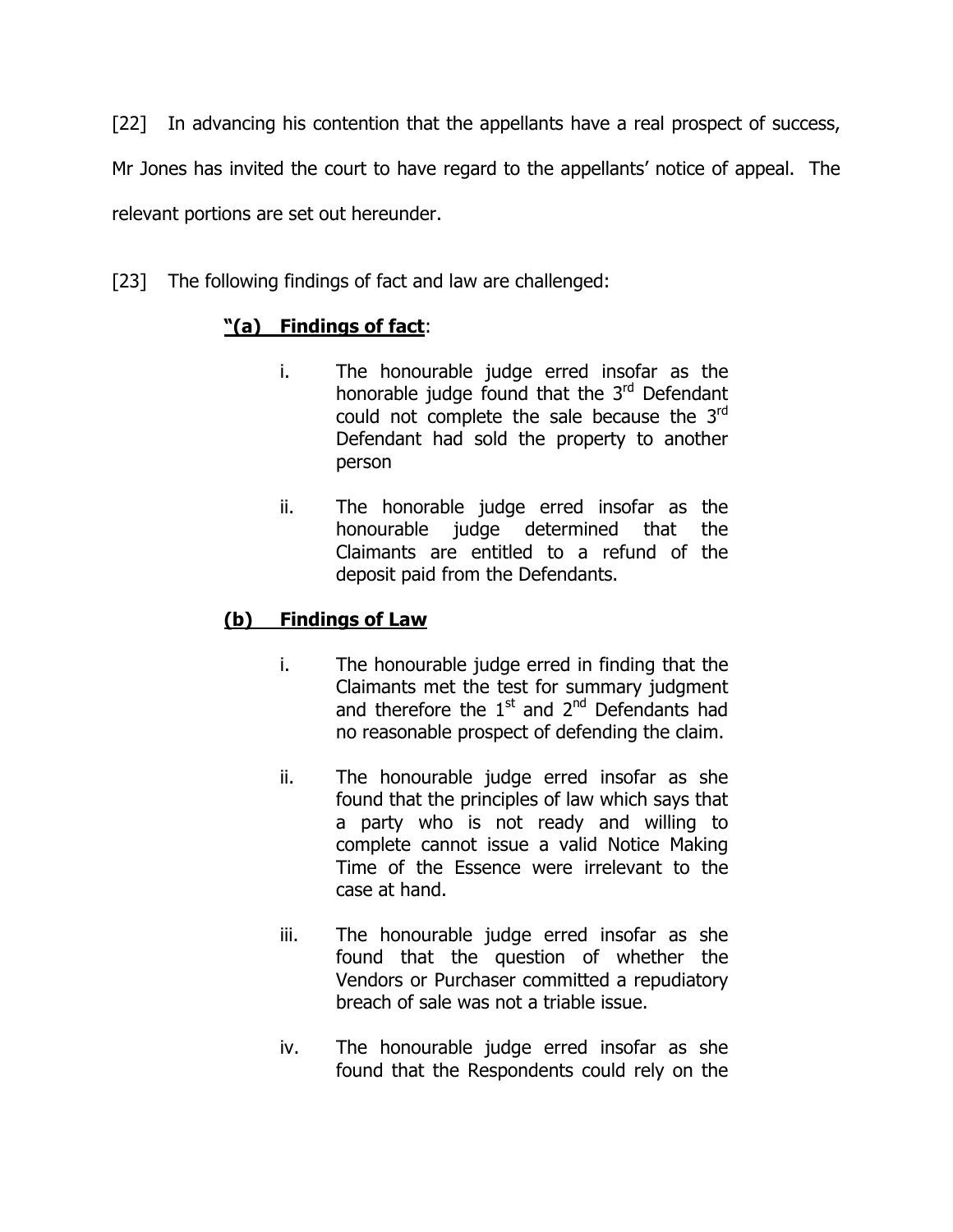Notice Making Time of the Essence to terminate the agreement for sale."

#### **Submissions and analysis**

#### **Ground (i)**

**The honourable judge erred insofar as she found that the law which governs notices to complete and notice making time of the essence is not applicable to the instant case where the stakeholders are being sued.** 

[24] Mr Jones contended that the appellants were entitled to rely on the fact that the notice making time of the essence was invalid and all the consequences which flowed there from were also ineffective. He referred the court to the case **Manzanilla Limited v Corton Property and Investments Limited and others** Official Transcripts (1990-1997) delivered 14 November 1996.

[25] Mr Graham contended that the agreement for sale expressly referred to the appellants as stakeholders to refute the appellants claim in their amended defence that the monies were paid to them as attorneys-at-law. He submitted that the appellants as stakeholders were responsible to the respondents for the return of the deposit and not the vendors.

[26] He noted that the agreement was prepared by the vendor's attorneys-at-law who were in partnership with the appellants. The appellants, he submitted, were obliged to hold the deposit and further payment pursuant to the agreement for sale as stakeholders. It was an obligation which they imposed upon themselves, he submitted. He relied on the case of **Barrington v Lee** [1972] 1 QB 326; 337 for that proposition.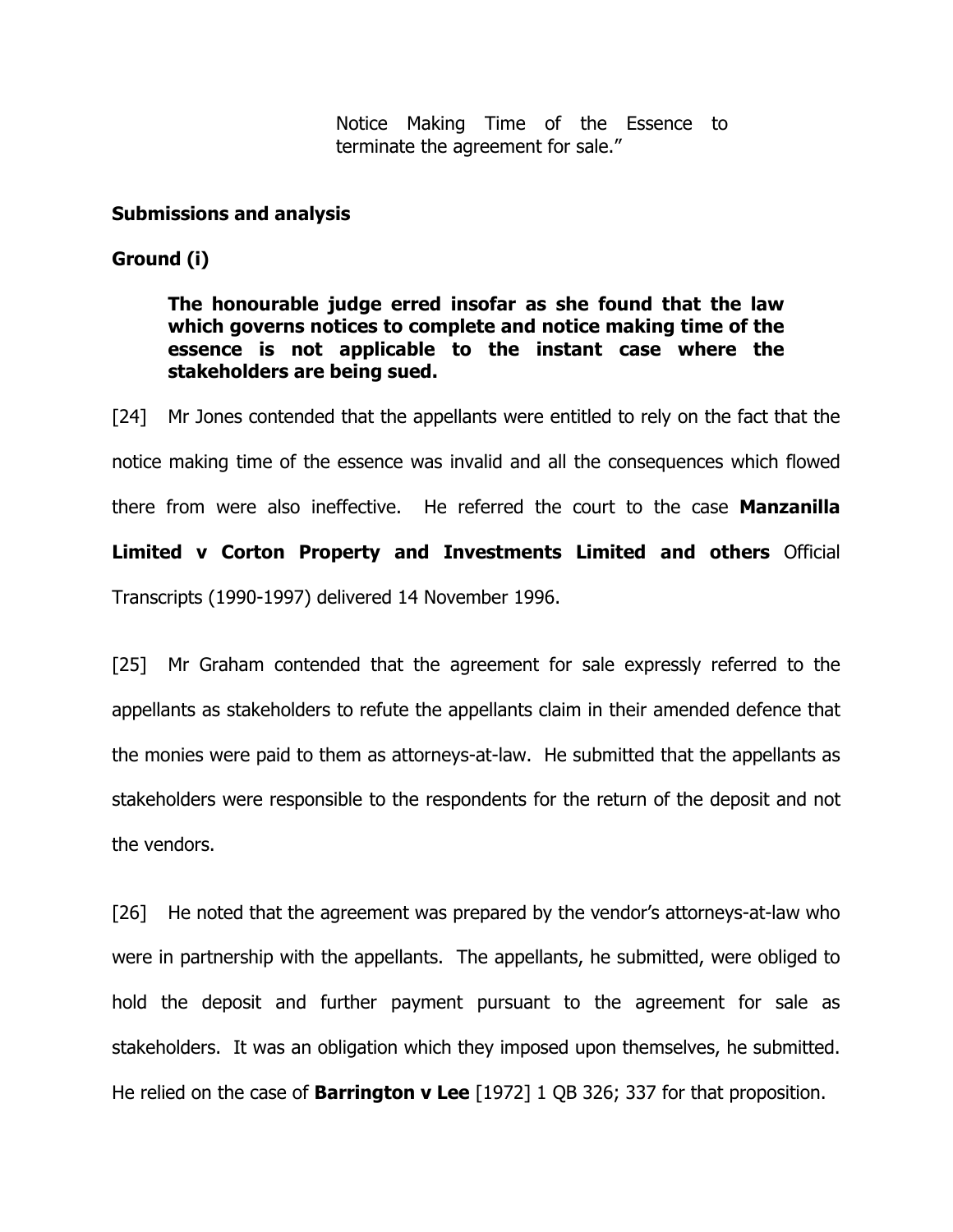[27] He also referred the court to the case of **Hastingwood Property Ltd v Saunders Bearman Anselm (a firm)** [1991] Ch 114 and the work of the learned author of Williams' Contract for Sale of Land and Title to Land, fourth edition, pages 89 to 91 as authorities for that proposition.

[28] He submitted that the mere averment of the appellants that the deposit was received in their capacity as the vendors' attorney-at-law ought not to derogate from the express terms of the agreement for sale. He relied on the cases of **Finkielkaut v Monohan** [1949] 2 Ch. D 234, **Quadrangle Development and Construction Co Ltd v Jenner** [1974] 1 All ER 729 and the unreported case of **JTM Construction & Equipment Ltd v Circle B Farms Ltd** Claim No 2007 HCV 05110, delivered on 29 June 2009.

[29] By virtue of the agreement for sale, the appellants operated in the dual role of stakeholders and attorneys. The schedule to the agreement of sale made it quite plain that the appellants were stakeholders at least in respect of the down payment. The schedule reads:

- "(1) An initial deposit of two million two hundred thousand dollars (\$2,200,000.00) payable upon signing hereof to the vendor's Attorney-at-law as **stakeholder**.
- (2) A further payment of six million six hundred thousand dollars (\$6,600.000.00) shall be paid to the vendor's attorney-at-law as stake holders." (Emphasis mine)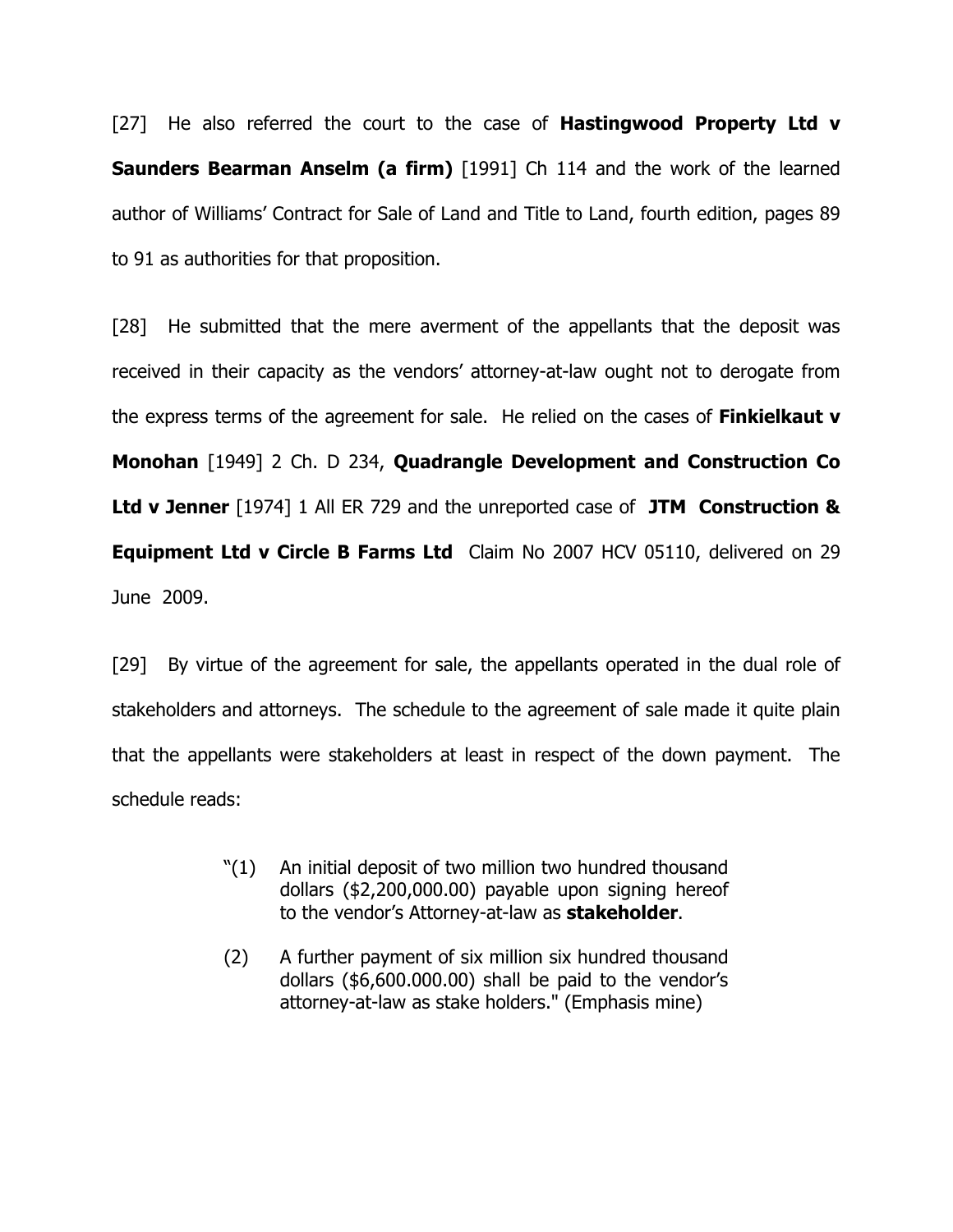[30] It is important at the outset to delineate the role of the appellants as stake holders. As stakeholders, it was their mandate to hold the deposit until the completion of the sale or rescission of the same. Lord Denning's statement in **Barrington v Lee** at page 338 E-F succinctly and clearly states that the stakeholder is the party responsible to repay the deposit. He said:

> "In my opinion the plaintiff is not entitled to sue Mr Lee for the deposit, for these reasons:

> (1) The estate agent received it "as stakeholder" which means that it was he who contracted to repay it, and not the vendor…"

[31] Mr Edward Nugee QC sitting as the Deputy High Court Judge in the **Hastingwood** case considered the following passage from the judgment of Pollock

B in **Collins v Stimson** (1883) 11 QBD 142, 144 where he said:

"In the present case the deposit was paid not to the vendor but to an auctioneer, and the law, as is well known, is that an auctioneer to whom a deposit is paid under such circumstances receives it as the agent of both parties, and cannot part with it without the sanction of both of them."

[32] Mr Nugee QC in commenting on that statement opined:

"The passage from the judgement of Pollock B, which I have quoted above must, in my judgment, be read as stating the position of the auctioneer at a time when it is not known whether the contract will be completed or not. At that time it is correct to say that the auctioneer cannot part with a deposit without the sanction of both vendor and purchaser. Once it is known that the contract has gone off, however, and the deposit is forfeited to the vendor, the auctioneer is at liberty to pay it over to the vendor; and I can see nothing in Pollock B.'s judgment which lends support to the view that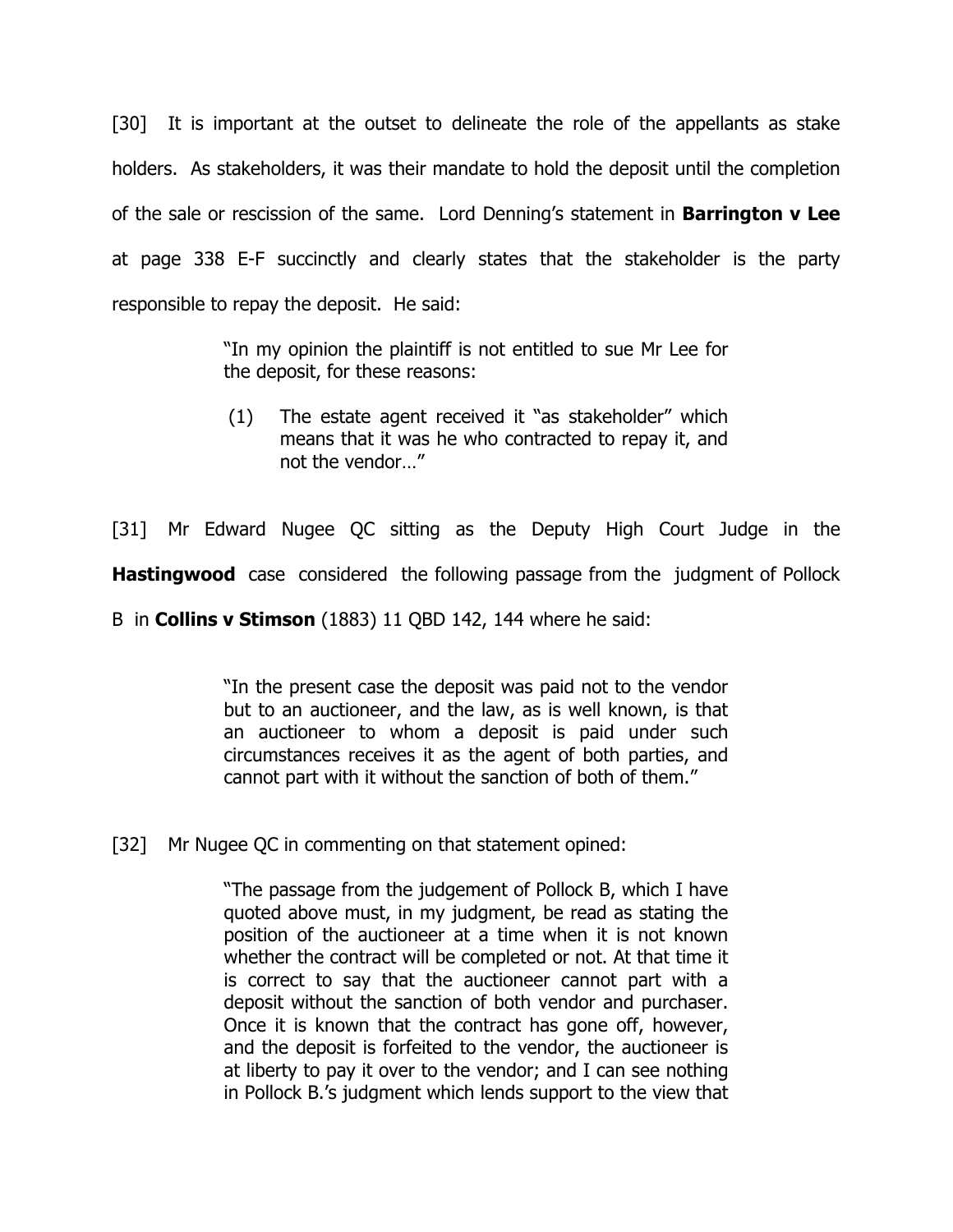the auctioneer has to obtain the further sanction of the purchaser in that situation before he can make the payment. In so far as the sanction of the purchaser is required at all in that situation, it is given when the purchaser pays the deposit to the auctioneer on the express or implied condition that it will be paid to the vendor if the purchaser, through no fault of the vendor, is unable to complete the purchase."

[33] The following excerpts from Lord Tenterden CJ and Parke J's decision in

**Harington v Hoggart** (1830) 1 B & Ad 577 are also helpful. They said:

"A stakeholder does not receive the money for either party, he receives it for both; and until the event is known, it is his duty to keep it in his own hands."

[34] At page 588 Parke J said:

"It appears to me that the situation of an auctioneer is this: he receives a sum of money, which is to be paid in one event to the vendor, that is to the vendor, that is, provided the purchase is completed; and in the other, if it is not completed, to the vendee: he holds the money, in the meantime, as stakeholder; and he is bound to keep it, and pay it over, upon either of those events, immediately."

The appellants' duty to hold the deposit and to return same upon the termination of the

contract was independent of the notice making time the essence.

[35] An important factor in the instant case is that the appellants were also attorneys for the vendor although it was Ms Davis who acted in respect of the notice making time of the essence and forfeiture of the deposit. That fact notwithstanding, as attorneys and stakeholders they knew or ought to have known that the said notice was invalid. They were entrusted with the responsibility of keeping the deposit until the sale was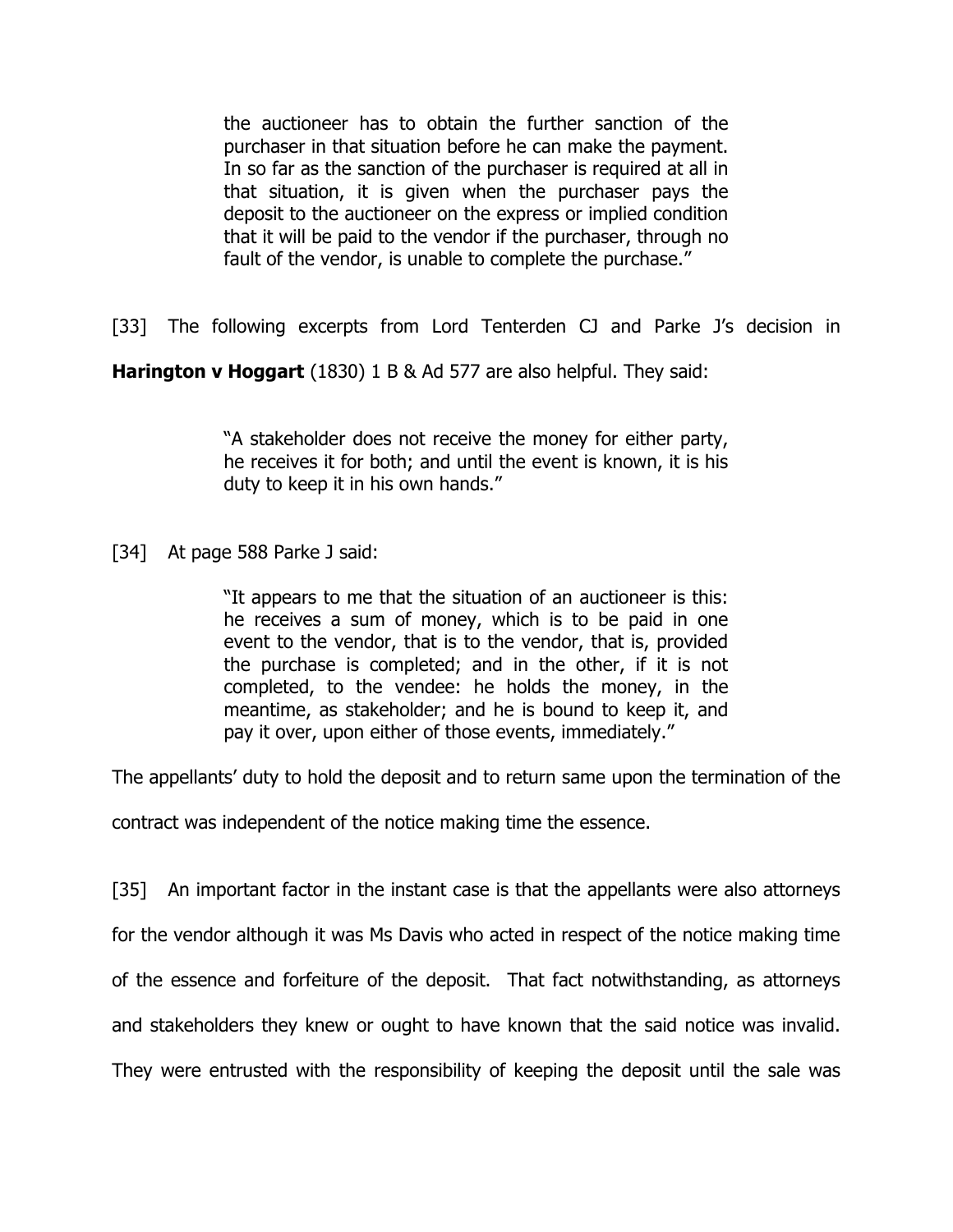terminated or the matter determined. That was as Mr Graham submitted an obligation which they chose, as RJCA's attorneys, to impose on themselves. The appellants would therefore have breached their duty as stakeholders by parting with money if the deposit was wrongly forfeited.

## **Ground (ii)**

## **The honourable judge erred insofar as she failed to accept that the law is that where the vendor, being the third defendant, cannot complete then any notice making time of the essence it issues is invalid.**

[36] Mr Jones submitted that the notice which Ms Davis issued on behalf of RJCA making time of the essence was invalid for the reasons which were outlined above.

[37] He submitted that an invalid notice making time of the essence where the vendor is incapable of completing cannot operate to make time of the essence. In the circumstances, the notice making time of the essence was invalid. The appellants were therefore entitled to rely on the fact that the notice was ineffective. He contended that the invalidity of the notice was crucial to the appellants' defence. The appellants were entitled to raise that fact as a ground to justify forfeiting the deposit. In support of his argument, he relied on the Trinidadian Privy Council case of **Joyce Chaitlal and Ganga Persad Chaitlal (in substitution for Kanhai Mahase, deceased) et al v Chanderlal Ramlal** PC App No 36/2001 delivered 5 February 2003; **Manzanilla Limited v Corton Property and Investments Limited** and **Lee & Another v Olancastle Ltd** Official Transcripts (1980-1989) delivered 8 July 1987.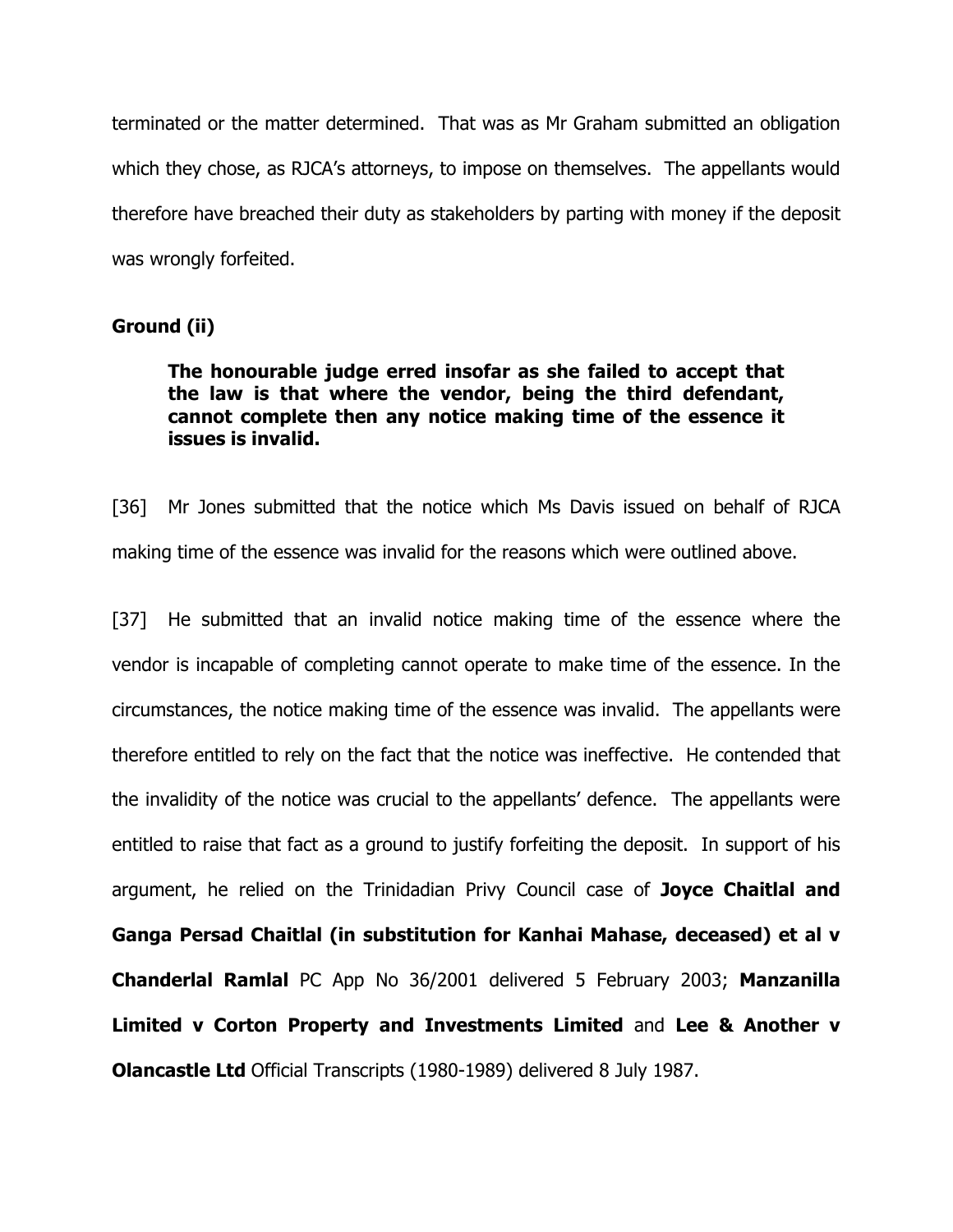[38] It was Mr Graham's submission that both the RJCA and the respondents were bound by the notice. For that proposition he relied on the case of **Finkielkaut v Monohan**. He contended that RJCA was not able to complete the sale transaction when the respondents tendered the balance of the purchase price. RJCA was therefore in breach of the contract which entitled the respondents to rescind.

[39] Although the court does not have the benefit of the learned judge's reasons, Mr Jones' reliance on the **Chaitlal** and **Lee** cases for the proposition that the notice was ineffective is, in the view of the court, misconceived. The decision in neither case enabled a party who was in default and gave notice making time the essence to forfeit the purchaser's deposit.

[40] The facts in both the **Chaitlal** and **Lee** cases are distinguishable from the instant case. In **Chaitlal** the vendor had not provided the purchaser (Ramlal) with the necessary information about the title. The Board considered the issue whether the vendor was entitled to give the respondent notice making time of the essence in light of his inability to provide the respondent with an abstract or document of title. It was held that in those circumstances the purchaser was under no obligation to complete. In delivering the decision of the Board, Sir Martin Nourse said at para 28-29:

> "The related but distinct ground is that the party serving the notice purporting to make time of the essence must himself be ready, able and willing to complete at the date when the notice is served. This is an express requirement of the conditions commonly incorporated in contracts for sale of land in this country, but does no more than express what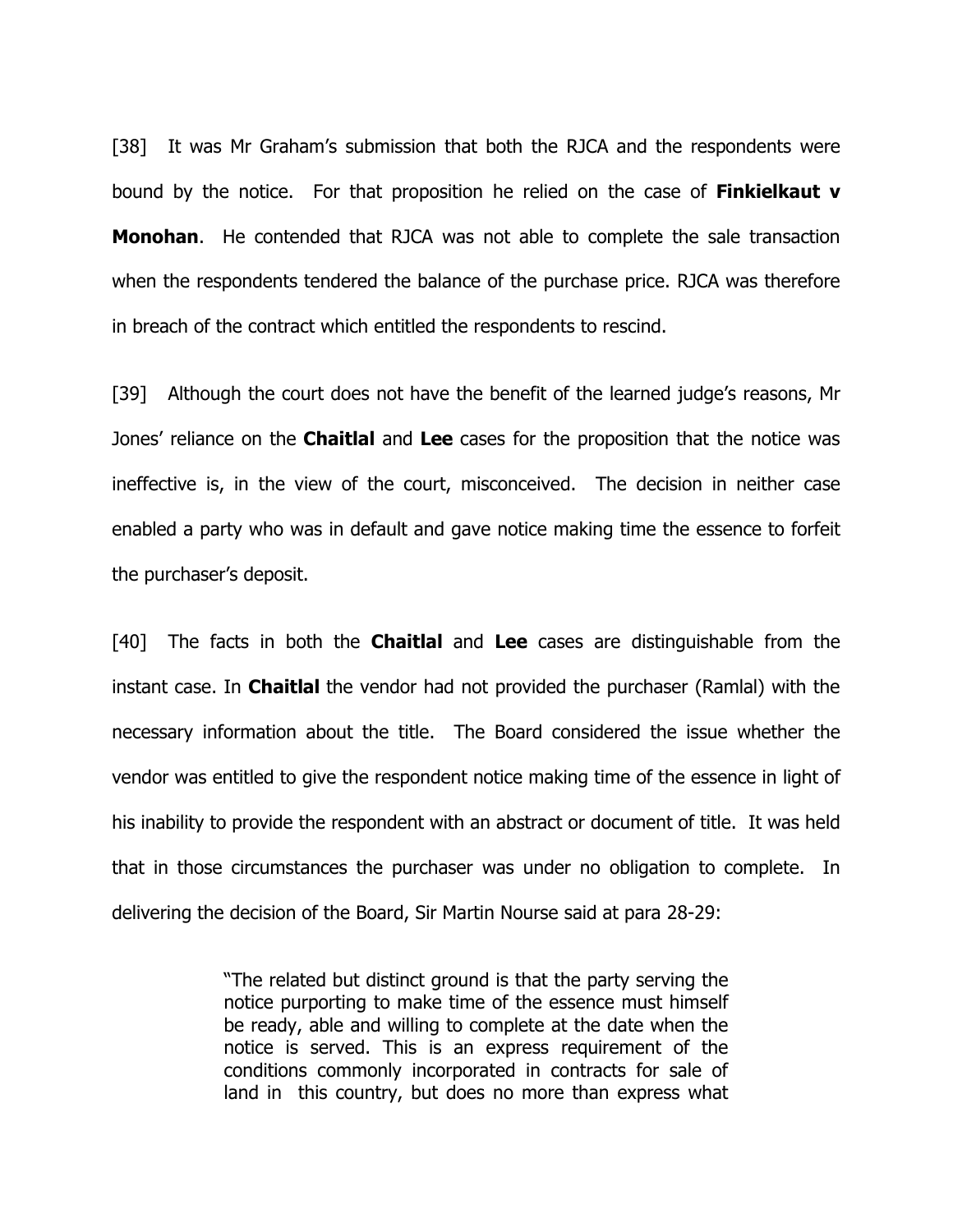would in any event be implied by law; see **Halsbury's Law of England**, 4<sup>th</sup> edition, vol 42 (1999 reissue), para 121, note 7 and the cases there cited. It is evident that the requirement cannot be satisfied where the party serving the notice is himself in default. In the present case, on  $4<sup>th</sup>$  April 1974, Mr Mahase was in default through not having supplied Mr Ramlal with the appropriate information as to title.

For these reasons, their Lordships are of the opinion that the letter of  $4<sup>th</sup>$  April 1974, whatever its terms may have been, could not have made time of the essence of the contract. Nor was there anything in the subsequent correspondence to make it so…"

[41] Mr Graham directed the court's attention to the English Court of Appeal case of

# **Quadrangle Development and Construction Co Ltd v Jenner** at page 732 where

Russell LJ said:

"Under the language of the clause, the party giving the notice must be ready and willing at the time of giving the notice to fulfil his own outstanding obligations under the contract. I should have thought it not really difficult to infer that the same party must continue to be ready and willing at any time during the period to fulfil his part of the contract. Counsel for the vendor in this connection drew our attention to the passage in Mackay v Dick [(1881) 6 App, Cas 251 at 263] where Lord Blackburn used this phrase of general application which counsel particularly applied - I think rightly - to the present case:

> 'I think I may safely say, as a general rule, that where in a written contract it appears that both parties have agreed that something shall be done, which cannot effectually be done unless both concur in doing it, the construction of the contract is that each agrees to do all that is necessary to be done on his part for the carrying out of that thing, though there may be no express words to that effect.'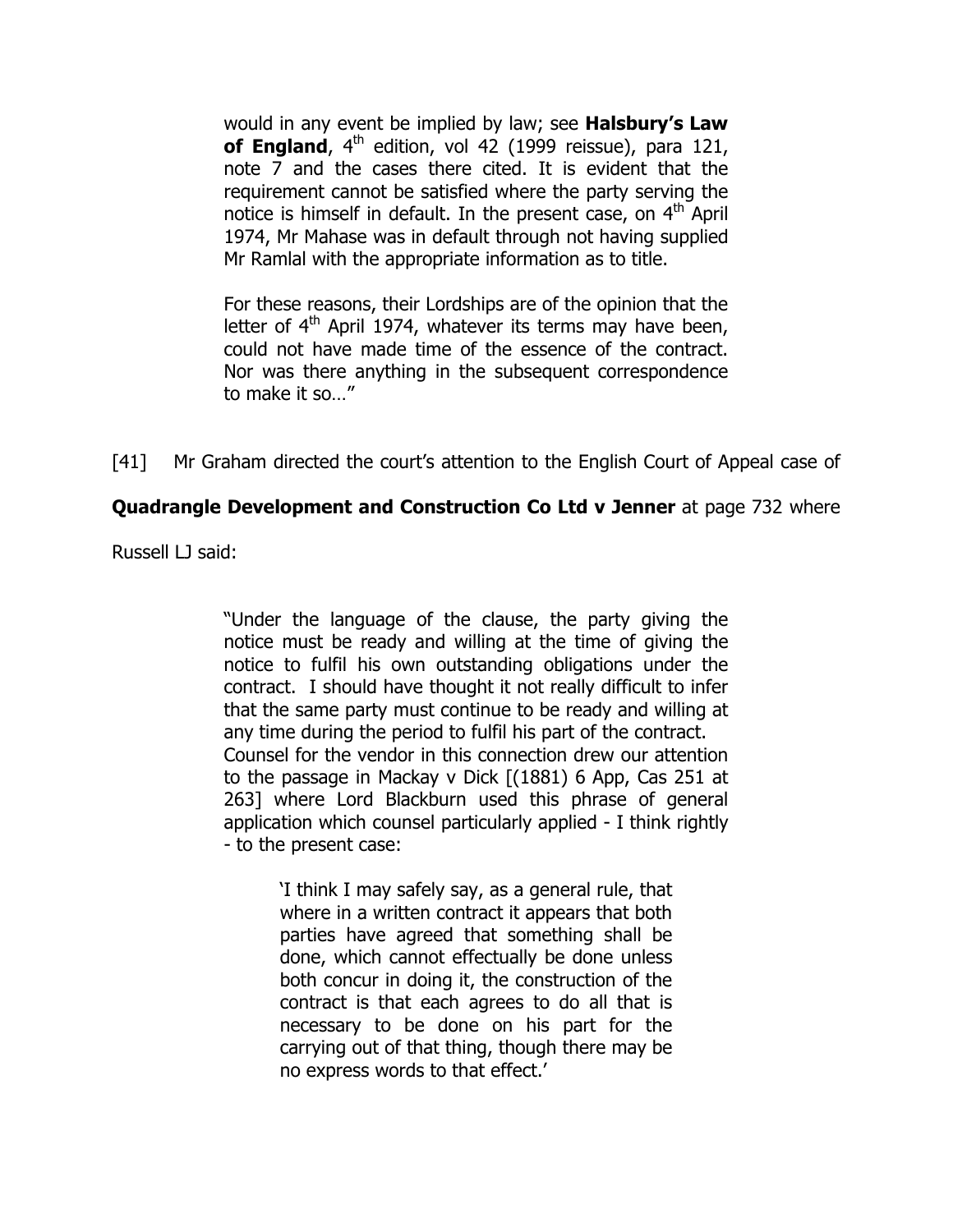**It seems to me that if by the notice the giver of the notice brings into existence a term in respect of which time should be of the essence that the recipient of the notice should complete, it is implicit in that the term equally binds the giver of the notice because completion, despite strenuous argument to the contrary by counsel for the purchasers, is in my judgment an activity in which two parties necessarily co-operate. Completion by one cannot be effected without the co-operation of the other.**" (emphasis supplied)

[42] Russell LJ examined Danckwerts J's decision in the case **Finkielkraut v** 

**Monoham** in which a vendor who had given notice making time of the essence was

unable to complete. He pointed out that time was made essential in respect of both the

recipient of the notice and the giver. Danckwerts J made it plain that:

"… the vendor cannot be heard to say that time was not essential on Apr. 14, 1948… if [the notice] binds the person to whom it was given, I cannot see why the person who has elected to give such a notice is not also bound."

[43] Buckley LJ was of like mind as his brother Russell LJ. At page 733 he said:

"The notice is not described as a notice requiring completion of the obligations of the party to whom the notice is addressed under the contract, but a notice requiring completion of the contract. **The condition specifically requires that at the time when the notice is given the giver of the notice shall be ready and willing to fulfil his outstanding obligations, and in my judgment the condition clearly proceeds on the footing that the giver of the notice will be ready and willing to perform his obligations at any time within the 28 day limit within which the other party is to be bound to complete the contract**. For those reasons and those elaborated by Russell LJ in the judgment which he has delivered, I am of the opinion that when notice is given to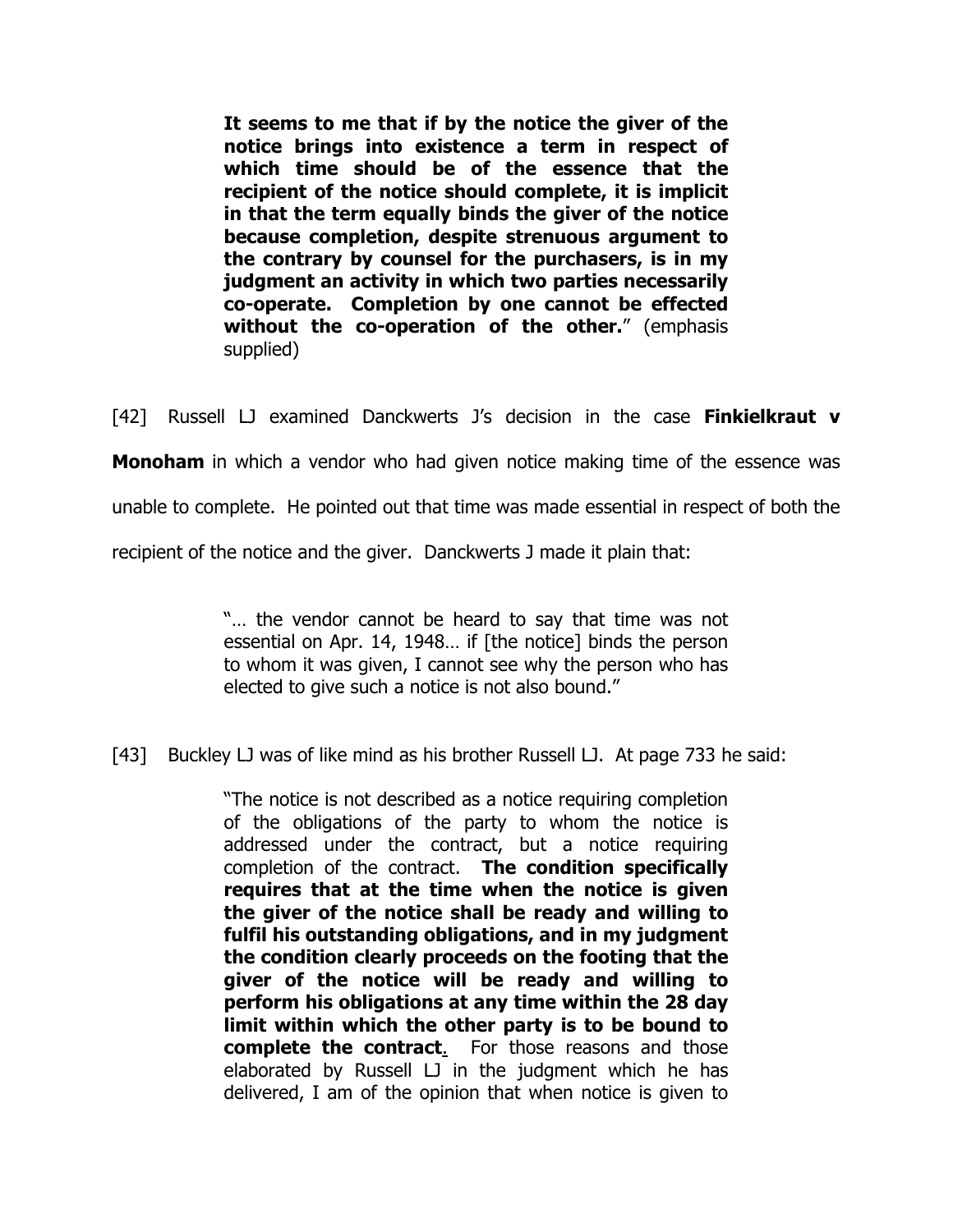complete in this form it has the effect of making time of the essence of the contract as a whole and in respect of both parties to the contract, and on that ground in my judgment the learned judge reached the right conclusion and this appeal fails." (emphasis supplied)

[44] The principle gleaned from those cases is that a party serving a notice making time of the essence cannot himself be in default. The party urging the completion of the contract by issuing a notice making time of the essence must himself be ready, willing and able to complete. It also is palpable that the party in default cannot himself rely on such notice if the other party performs an act in reliance on his invalid notice.

[45] A party who serves notice and is unable to complete cannot be immune from consequences while imposing same on the other party, more so a party who was ready, willing, and able to complete. Such notice, on Mr Jones' submission, must therefore have been ineffective as against both parties as the invalidity of the notice vitiated all transactions consequent on the notice.

[46] The respondents acted on the appellants' invalid notice by rescinding the agreement. The purported rescission was also equally invalid. It followed therefore that the agreement still subsisted at the time of the purported forfeiture. RJCA, in the circumstances was estopped from alleging breach on the part of the respondents and was therefore not entitled to forfeit the respondents' deposit or part thereof. This ground cannot be sustained.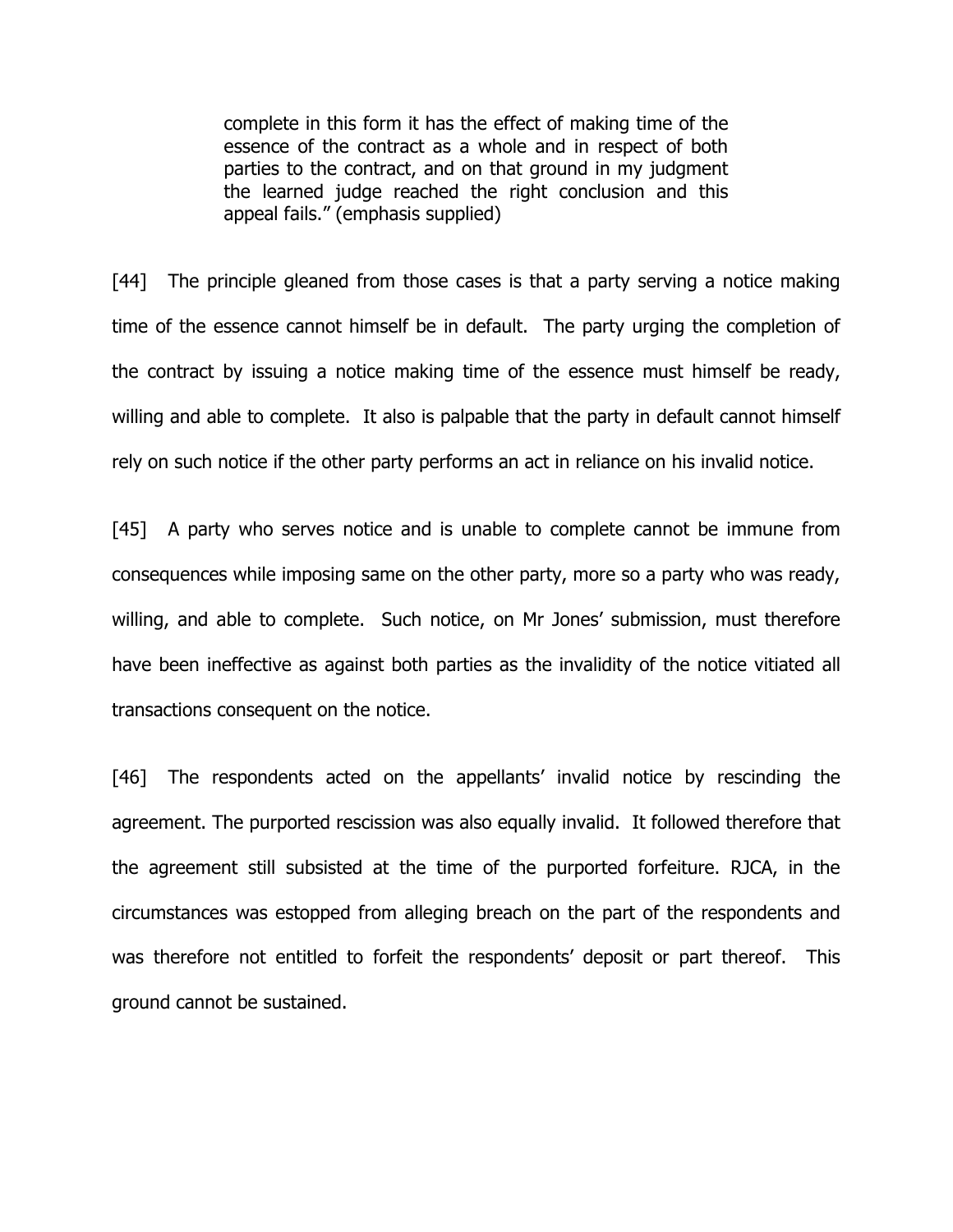[47] Grounds (iii) and (iv) will be considered together as the issues to be determined overlap.

#### **Ground (iii)**

**The honourable judge erred insofar as she found that the applicant's defence that the claimant's were the persons who wrongly repudiated the contract which entitled the vendor to forfeit the deposit had no real prospect of succeeding.** 

#### **Ground (iv)**

## **The honourable judge erred insofar as she found that the respondents established on their case that they lawfully rescinded the agreement for sale on or about 31 August, 2009.**

[48] Mr Jones holds steadfastly to the view that it was the respondents who wrongfully repudiated the contract thus entitling the appellants to forfeit the deposit. According to him, the defence completely exonerates the appellants from any liability in relation to paying over the money to the vendor. He submitted that the respondents could only terminate the agreement for sale if the vendor had committed a repudiatory breach of the contract and there was no evidence of any repudiatory breach and neither was any pleaded. The only step which the vendor took was to issue the notice making time of the essence.

[49] It was his submission that the vendor was not in a position to complete and the respondent terminated the contract. He argued that, the basis on which the respondents terminated the contract was the invalidity of the notice and the vendor's failure to respond… According to him those reasons are unsustainable. He relied on the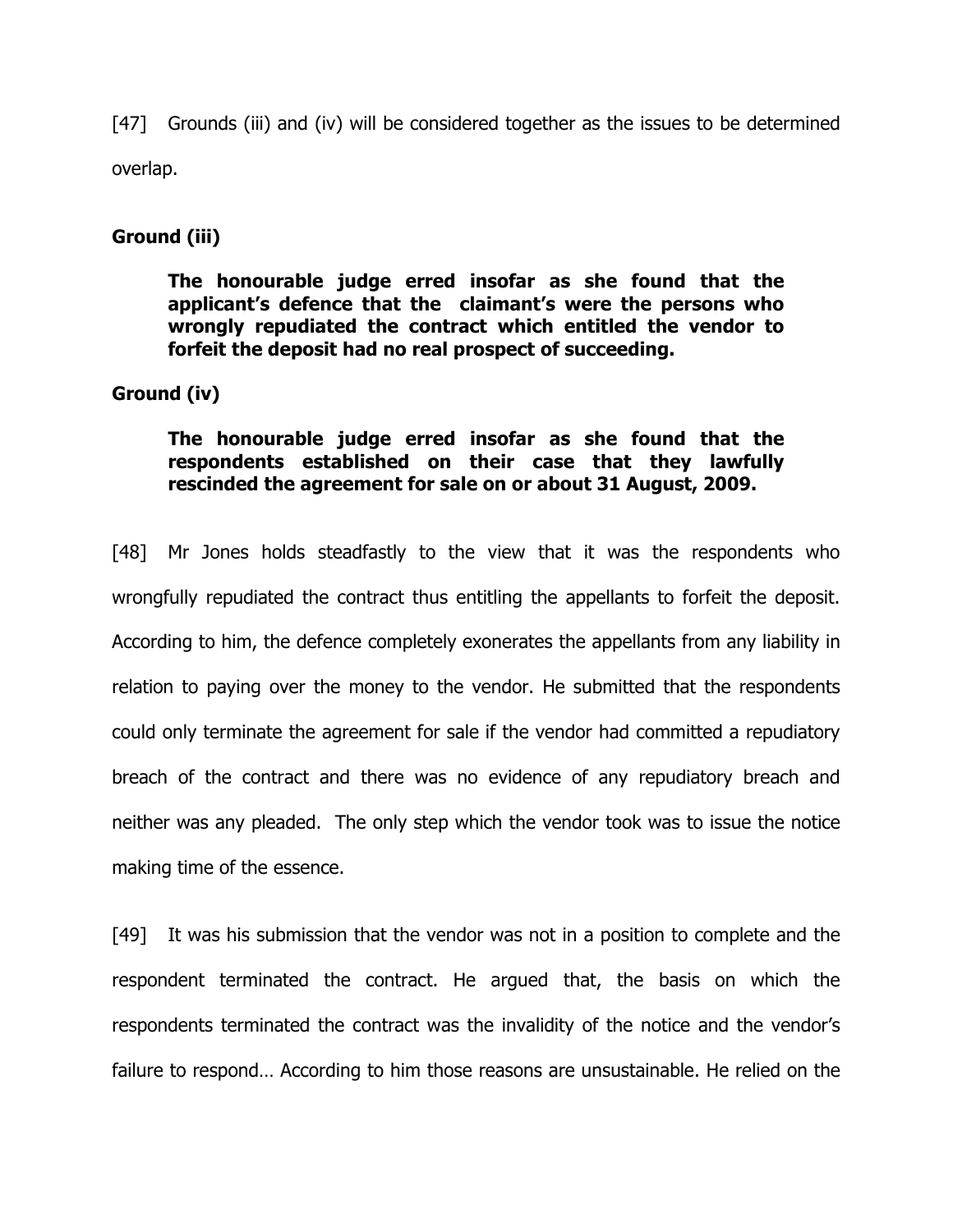case of **Smith v Hamilton and Another** [1951] Ch 174; the Court of Appeal of Northern Ireland case **Bernard Fitzpatrick, Naomi Fitzpatrick, John G M<sup>c</sup> IIwaine, Claire A M<sup>c</sup> IIwaine v Sarcon** (No 177) Limited [2012] NICA 58; 2012 WL 6774719 and **JTM Construction & Equipment Ltd v Circle B Farms Limited**.

[50] He submitted that the respondents' evidence was that the agreement provided for completion within 90 days. The agreement for sale was dated 23 February 2009. The date of completion should therefore have been 24 May 2009. He argued that at that time neither the respondents nor the vendor was ready to complete. The respondents were only ready to complete on 26 August 2009 when they sent the cheque. It was therefore the respondents who terminated the agreement on 31 August 2009.

[51] He submitted that they experienced no protracted delay which would allow them to treat the contract as repudiated. He submitted that the learned judge failed to fully consider the appellants' defence and apply the law in respect of notices making time of the essence. The appellants' defence to the claim that it was the respondents who wrongfully terminated the agreement for sale thereby entitling the vendor to forfeit the deposit has a real prospect of succeeding. The appellants' defence ought not to have been struck out nor should summary judgment have been entered.

[52] It was Mr Graham's contention that the appellants do not have any realistic prospect of succeeding. He submitted that the agreement for sale contemplated that the payment of all monies which were payable by the respondents was in exchange for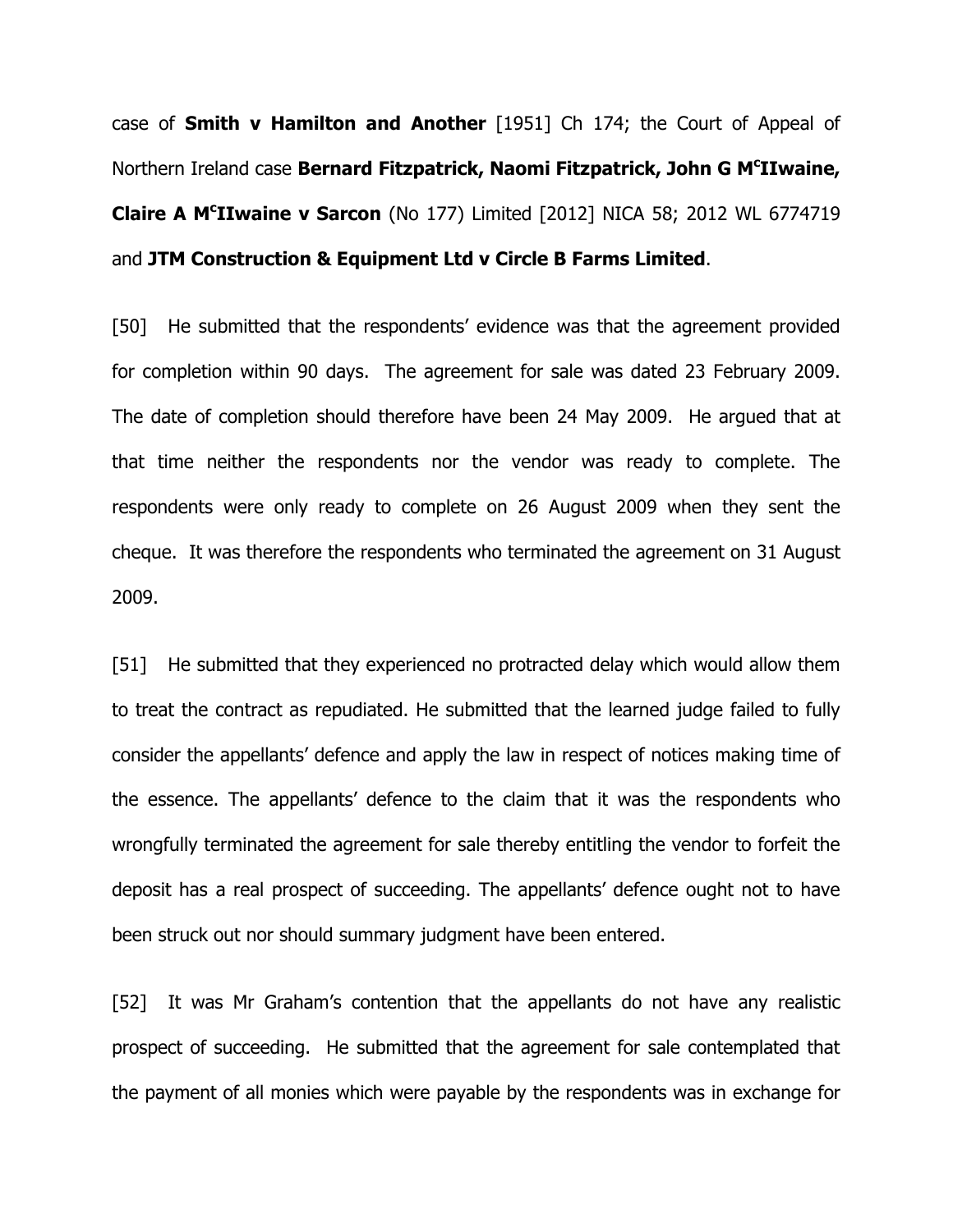the duplicate certificate of title together with the registrable instrument of transfer in favour of the respondents. RJCA was not able to deliver.

[53] He contended that compliance with the provisions of the Transfer Tax and Stamp Duty Acts was necessary to complete the transaction. He submitted that RJCA has not answered the respondents' assertions because it was unable to do so for the aforesaid reasons.

[54] Do the appellants have a real prospect of succeeding on the defence? The well known statement of by Lord Woolf in **Swain v Hillman** [2001] 1 All ER 91 states that:

> "The words 'no real prospect of succeeding' do not need any amplication, they speak for themselves. The word 'real' distinguishes 'fanciful' prospects of success…[it directs] the court to the need to see whether there is a 'realistic' as opposed to a 'fanciful' prospect of success."

The critical question, is whether the respondents wrongly, as asserted by the appellants, repudiated the contract. Careful examination of that issue now arises for consideration.

## **Were the respondents entitled to rescind the contract?**

[55] Mr Jones pointed us to the very helpful case of **Lee and Another v Olancastle** 

**Ltd.** That case is, in my view, supportive of the respondents' submission. At page 14

of the decision, Millett J said:

"The Notice to Complete is a formal step preparatory to rescission and forfeiture of the deposit. It is a hostile step,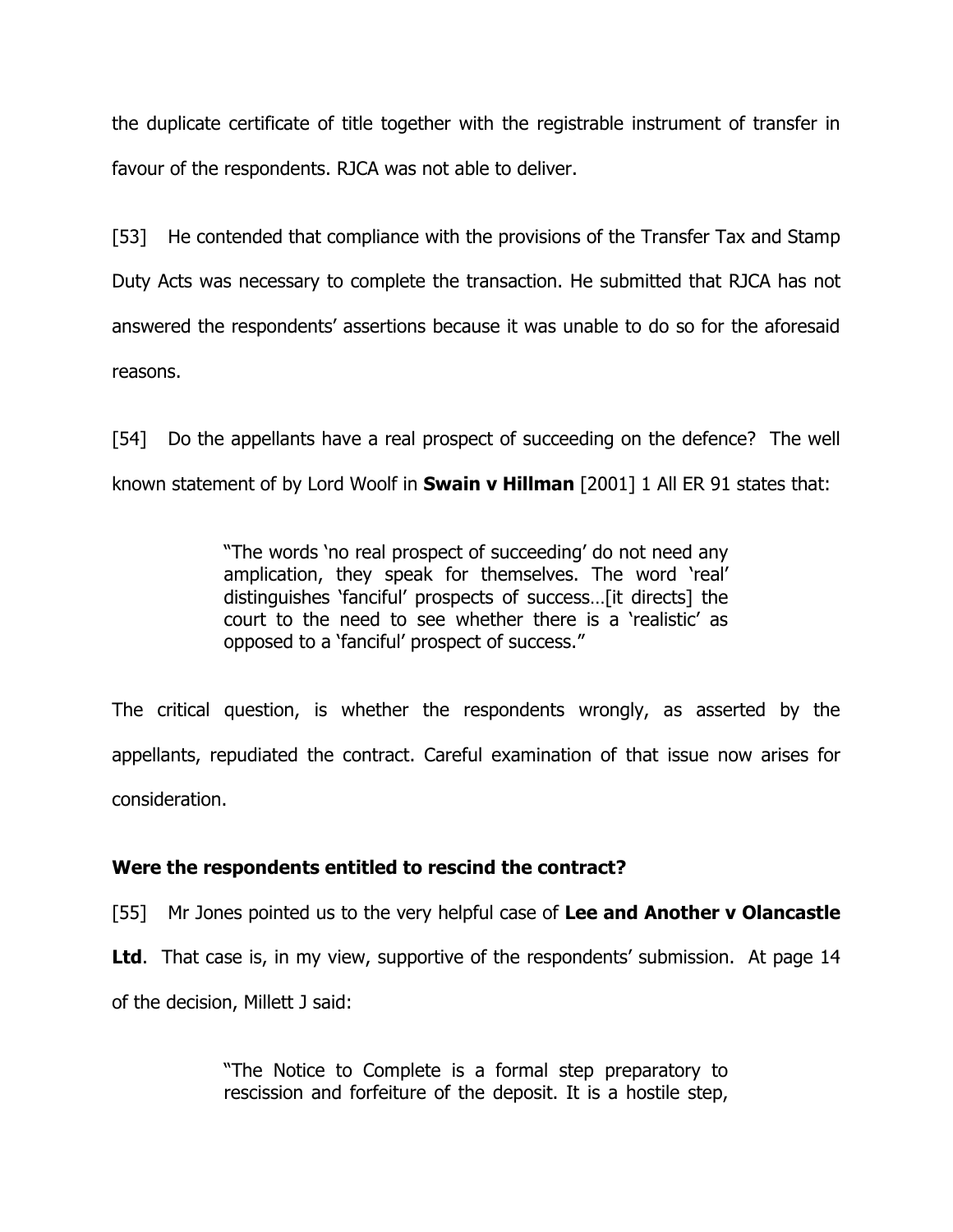and a wise vendor will take every precaution to satisfy himself that he is ready to fulfil all his own outstanding obligations under Contract in order to give validity to the Notice to Complete that he serves."

[56] He referred to the following statement of Lord Denning MR, in **Re Stone v** 

#### **Saville's Contract** [1963] 1 WLR 163:

 "… it seems quite plain to me that the vendor was at fault. He was guilty of a breach going to the root of the contract because he was not, on the face of his documents, able to make a good title to this land. The purchaser was entitled to treat that breach as a repudiation giving her a right to rescind the contract. And she did so…"

[57] In commenting on that passage, Millett J said:

 "In that passage, the Master of the Rolls does not refer to, or rely upon, the service of a bad Notice to Complete. A purchaser who discovers that the vendor has no title is not bound to wait until the date fixed for completion before rescinding the contract; he is entitled to rescind a contract for the vendor's defective title as soon as he discovers it. That is the fundamental difference between defects of title and defects of conveyance only. In the case of a defect of conveyance (as conveyancers describe them), such as the presence of an outstanding charge or mortgage on the land, the purchaser is bound to wait until completion before insisting upon its removal. In the case of a defect of title, the purchaser is entitled to rescind as soon as he discovers it.

But although service of a bad Notice is not by itself a repudiatory breach, it may of course evidence one. A Notice to Complete may be evidence that a vendor is insisting upon performance otherwise than in accordance with the contract. In such a case, it is the vendor's refusal to comply with his contractual obligations, not the service of Notice to Complete -- which is no more than evidence that he is maintaining an untenable position -- which constitutes the repudiatory breach of contract. It is well established that in order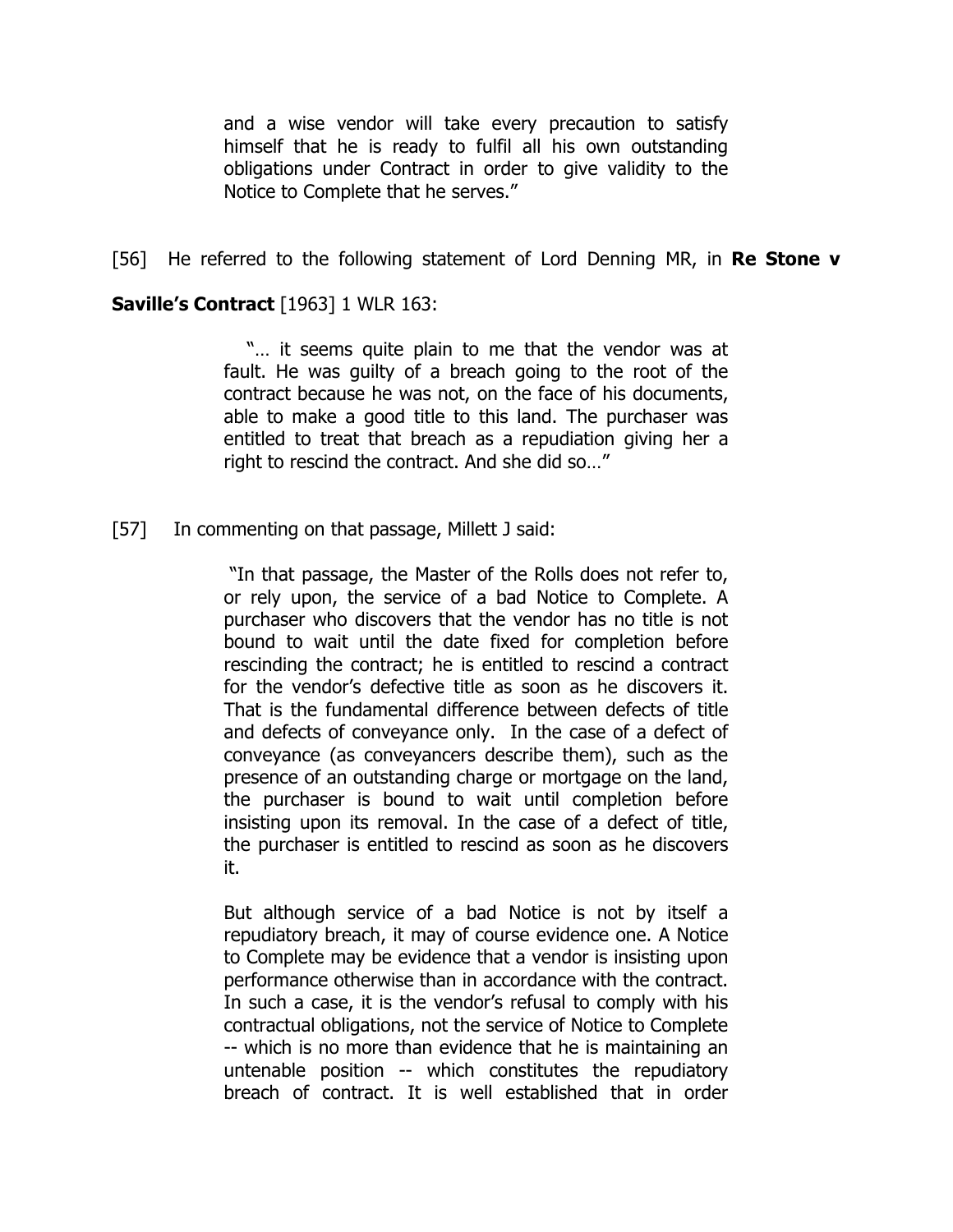constitute a repudiatory breach of contract by conduct, the conduct must unequivocally evince an intention not to comply with the contract."

[58] Did RJCA's inability to complete the sale constitute a breach which went to the root of the title which entitled the respondents to rescind? Can it be properly asserted that the vendor was unable to provide a good title? Although most of the reasons outlined above might be referred to as defects of 'conveyance', there was also the Tewani factor which, in our view, went to the root of the contract. Tewani was a prior purchaser of the same property who had not relinquished his right. He pursued his 'beneficial' interest in the property by way of suit and the lodging of a caveat in the Supreme Court. That caveat was one of the reasons RJCA was unable to complete. There were therefore serious issues concerning RJCA's ability to provide the respondents with a good title.

#### **Was RJCA entitled to reasonable time to comply?**

[59] The respondents were given 28 days within which to complete. They rescinded two days after the date which was fixed by RJCA as the date for completion. The authorities clearly state that the notice is binding on both RJCA and the respondents. The respondents were therefore entitled to rescind the agreement upon RJCA's failure to complete within the time which was specified in the notice making time of the essence.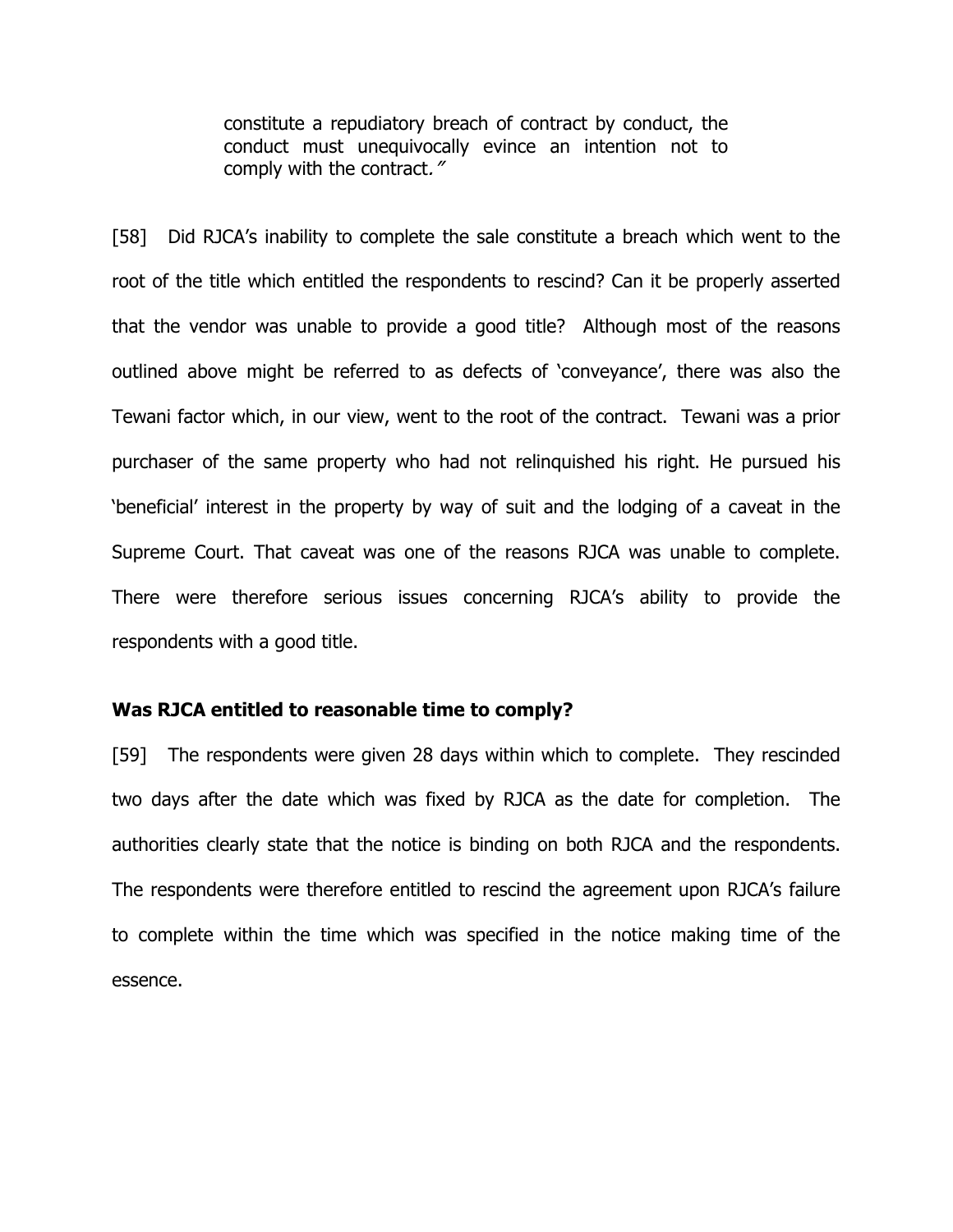#### **Forfeiture of the deposit**

[60] RJCA was patently unable to provide the respondents with a good title. They were therefore in breach of the agreement for sale which entitled the respondents to rescind the said agreement. Even on the appellants' case that their notice was invalid and consequently ineffective, the appellants could not justify the forfeiture of the respondents' deposit as the rescission was premised on the invalid notice. The vendors knew well of their inability to complete. It would be wholly unjust and inequitable to allow the vendors to derive a benefit from an invalid action, on their part, while penalizing the respondents who were ready, willing and able to complete.

[61] In **Manzanilla**, Waller LJ explained with clarity, how the deposit is to be dealt with. At page 14 he said:

> "Cross J. (as he then was) in Skinner v The Trustee of the Property of Reed (A Bankrupt) [1967] Ch 1194, [1967] 2 All ER 1286 at p. 1200 of the latter report recognized the different events which oblige the stakeholder to deal with the deposit in different ways as the following. First, if the contract goes off due to the default of the Vendor, the deposit is returnable to the Purchaser; second, if the contract goes off owing to the default of the Purchaser, the deposit is forfeited to the Vendor; third, if the contract is completed the Purchaser obtains credit for the deposit in the completion statement."

The appellants' complaint is that the learned judge was wrong in striking out their defence. It is important to scrutinize the defence.

[62] It is noteworthy that the appellants, in their amended defence, averred that the vendor was ready, willing and able to complete and that it was the respondents who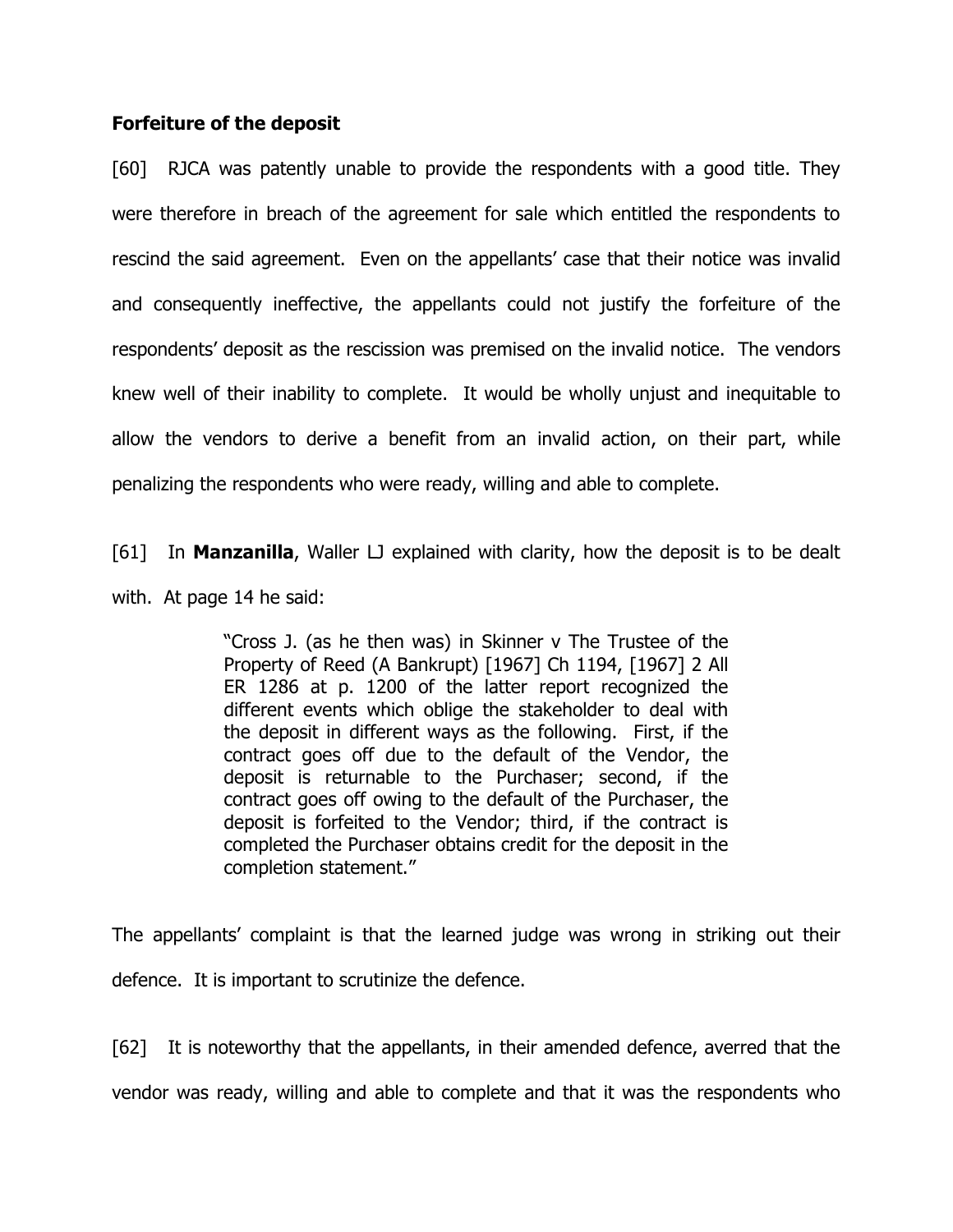were not. That assertion was the very opposite to what was being urged upon the learned judge. The appellants' defence was therefore patently insincere.

[63] Further, the appellants did not plead that the notice making time of the essence was invalid as a result of the vendor's failure to be ready, willing and able to complete. Indeed, to have so pleaded would have been contrary to their pleaded assertion that they were ready, willing and able while the respondents were not.

[64] They also averred that in accordance with the agreement, payment was to be made to Tewani. There is no such clause in the agreement. It was their further averment that they were unable to provide the documents necessary to complete the sale because the respondents were required to obtain a mortgage and provide a commitment letter and they failed to do so. The respondents were also given an opportunity to make the sale a cash sale but did not.

#### **Was it a term of the agreement that the respondents obtain a mortgage**?

[65] It is necessary to examine the agreement of sale in light of the appellants' contention that payment by cheque was not in accordance with the agreement for sale. Mr Jones' submission was that the property was mortgaged and the mortgage bank required a commitment letter in order to have the mortgage discharged.

[66] Special Condition 4 of the agreement for sale reads:

"It is understood that the Purchasers shall obtain a mortgage from a reputable financial institution secured on the subject premises in respect of the balance purchase monies, proof of which must be delivered to the Vendor's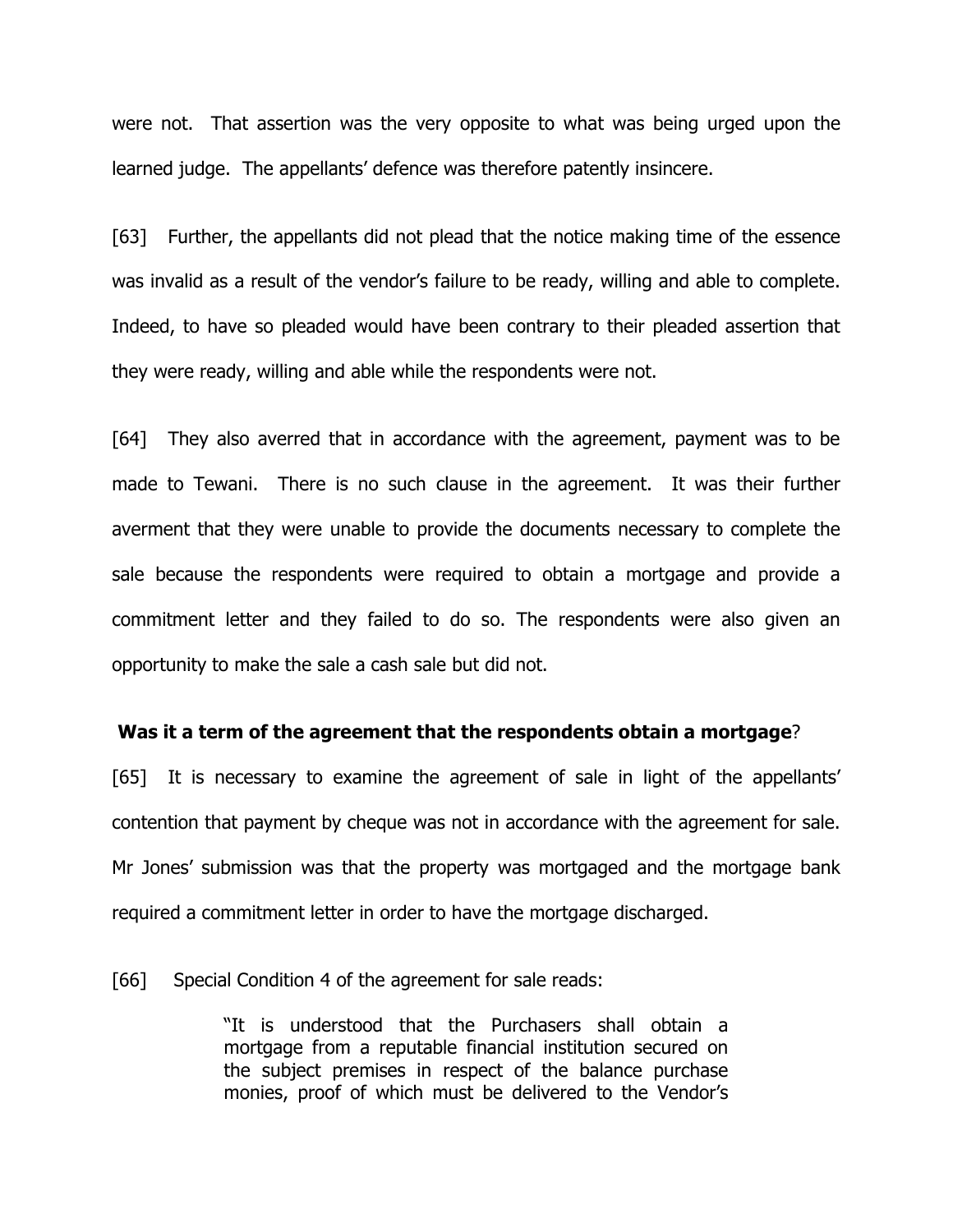Attorneys-at-Law on or before FORTY-FIVE (45) days from the date of execution hereof.

In the event that the said mortgage commitment is not delivered to the Vendor's Attorneys within fourteen (14) DAYS of the expiration of FORTY-FIVE (45) DAYS from the date hereof, the Vendor will have the option to rescind this Agreement, by Notice in writing to the Attorneys representing the Purchaser and this Agreement shall be determined and be of no further effect and the Vendor shall refund to the Purchasers the deposit and all other monies paid herein, free of interest."

[67] It was Mr Graham's submission that that clause was included for the benefit of the respondents. RJCA was interested in receiving the purchase money, not a mortgage. We agreed with that submission. RJCA received money, albeit not in the form of a mortgage. The bank surely would take no issue with the form of payment.

[68] It is of interest to note that the agreement for sale stated that the property was sold free from all mortgages and charges but is otherwise subject to reservations, restrictions and restrictive covenants and/or easements endorsed on the individual duplicate certificate of title duly issued under the Registration (Strata) Titles Act.

#### **The stamping of the agreement**

[69] The respondents in their particular of claim averred that it was agreed that the agreement for sale would be stamped from the deposit. The appellants in their defence however averred, "that there was no agreement between the parties with respect to the stamping of the agreement, save as set out in the agreement for sale". The